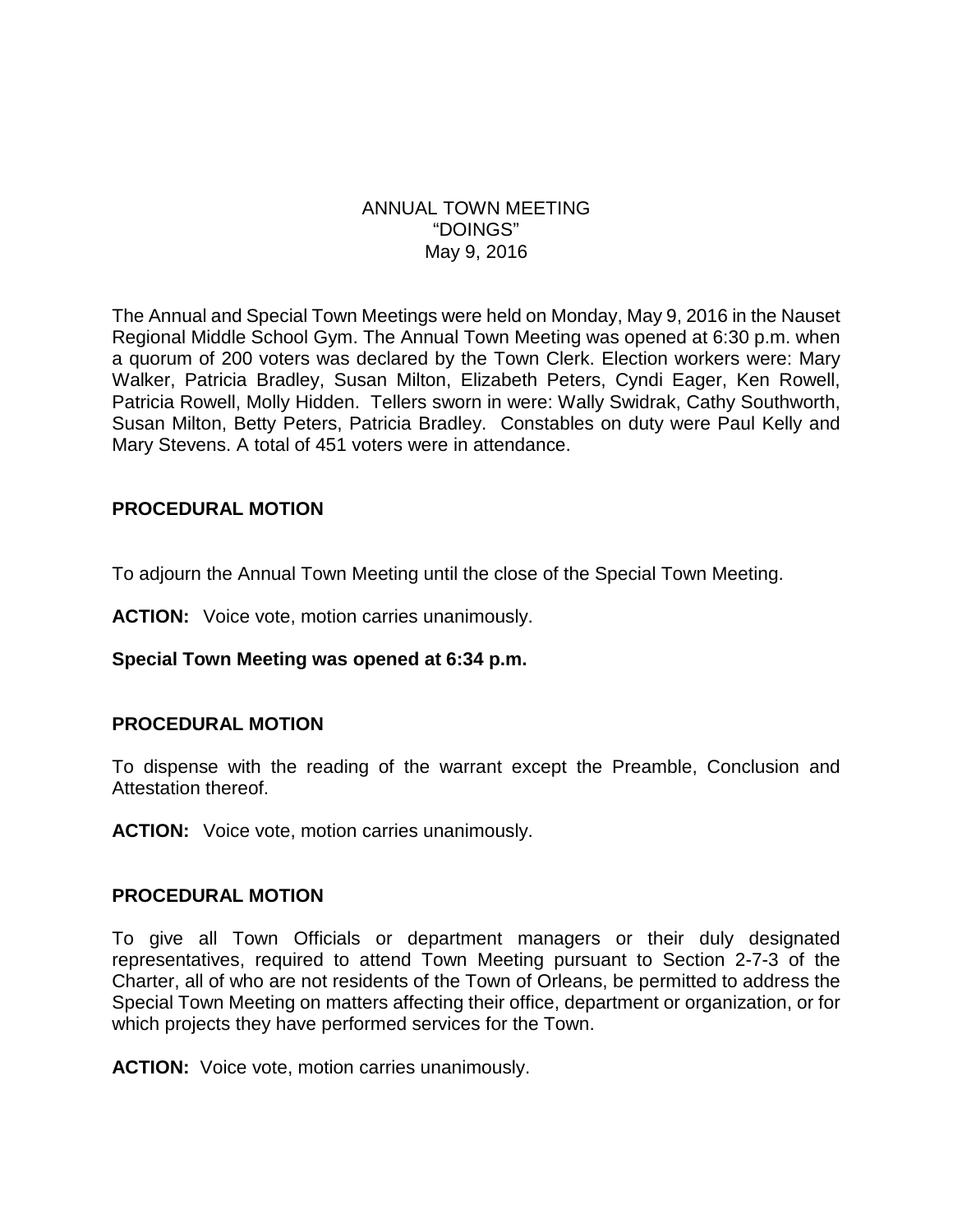## **ARTICLE 1. PAY BILLS OF PRIOR YEARS**

To see if the Town will vote to transfer from available funds a sum of money to pay bills of prior years under the provisions of Chapter 179, Acts of 1941, as amended, or to take any other action relative thereto. (9/10 Vote Required)

**MOTION:** To accept and adopt Article #1 and the sum of Eight Thousand Four Hundred Seventy-seven and 84/100 Dollars (\$8,477.84) be transferred from available funds to pay the following unpaid bills:

The following is a list of unpaid bills of prior years as of May 9, 2016:

| <b>Department</b>                | <b>Vendor</b>            | <b>Amount</b> |
|----------------------------------|--------------------------|---------------|
| <b>DPW</b>                       | <b>Northstar Heating</b> | \$1,121.25    |
| <b>Water Deoartment</b>          | Coyne Chemical           | \$1,989.00    |
| <b>Orleans Elementary School</b> | Rusty's, Inc.            | \$5,367.59    |
| <b>TOTAL</b>                     |                          | \$8,477.84    |

**ACTION:** Voice vote, motion carries unanimously.

## **ARTICLE 2. RETIRE DEBT ON TWINING'S PROPERTY PURCHASE**

To see if the Town will vote to transfer the sum of Ninety Six Thousand Dollars (\$96,000.00) from the Community Preservation Fund to pay off the remaining balance of the Twining's Property purchase, or to take any other action relative thereto. (Simple Majority Vote Required)

**MOTION:** To accept and adopt Article #2 and that the sum of Ninety Six Thousand Dollars (\$96,000.00) be transferred from the Community Preservation Fund for this purpose.

**ACTION:** Voice vote, motion carries unanimously.

## **ARTICLE 3. PURCHASE PROPERTY AT 141 PORTANIMICUT ROAD**

*Selectmen Alan McClennen removed himself from the Board of Selectmen's table and he did not participate in any discussion of nor did he vote on this article.*

To see if the Town will vote to authorize the Board of Selectmen to acquire by gift, by purchase or otherwise, for open space and recreation purposes, the property located at 141 Portaminicut Road, shown on Town of Orleans Assessors Map 76 as Parcel 24, and more particularly described in a deed recorded at Barnstable County Registry of Deeds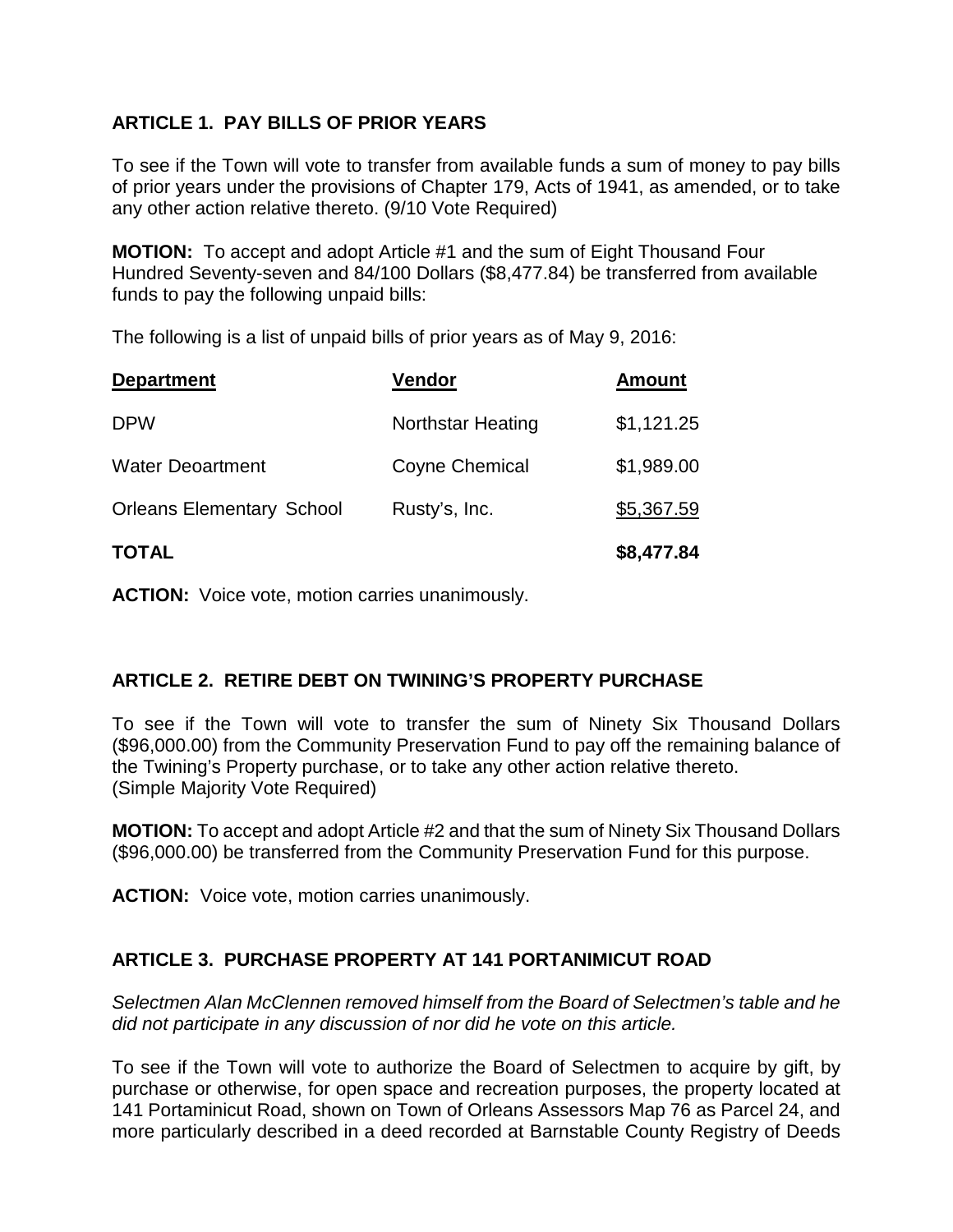in Book 8707, Page 313 and shown on a plan of land recorded in Plan Book 136, Page 91, and to transfer from Community Preservation Act funds the sum of Five Hundred Thousand and 00/100 Dollars (\$500,000.00) for such acquisition; and to further authorize the Board of Selectmen and the Conservation Commission to execute any and all documents as may be necessary on behalf of the Town to carry out the provisions of this article, or to take any other action relative thereto. (Simple Majority Vote Required)

**MOTION:** To accept and adopt Article #3 and that the sum of Five Hundred Thousand and 00/100 Dollars (\$500,000.00) be transferred from the Community Preservation Fund for this purpose as follows: Two Hundred Forty Six Thousand Six Hundred Ninety Eight and 00/100 Dollars (\$246,698.00) from the Sparrow Open Space reserve, Sixteen Thousand One Hundred Nine and 00/100 Dollars (\$16,109.00) from the Toop Fund; and Two Hundred Thirty Seven Thousand One Hundred Ninety Three and 00/100 Dollars (\$237,193.00) from the CPA unreserved fund balance, for a total of Five Hundred Thousand and 00/100 Dollars (\$500,000.00); and that the Board of Selectmen and the Conservation Commission be authorized to take all actions necessary to carry out the acquisition of the property described in the article.

**ACTION:** Voice vote, motion carries by necessary majority.

## **ARTICLE 4. SUPPLEMENTAL FY16 HUMAN SERVICES FUNDING**

To see if the Town will vote to transfer from available funds the sum of Two Thousand and 00/100 Dollars (\$2,000.00) for the purpose of replenishing the FY16 Human Services account due to a timing error in the payment of a FY15 grant award using the FY16 appropriation, or to take any action relative thereto. (Simple Majority Vote Required)

**MOTION:** To accept and adopt Article #4 and that the sum of Two Thousand and 00/100 Dollars (\$2,000.00) be transferred from available funds for this purpose.

**ACTION:** Voice vote, motion carries unanimously.

# **ARTICLE 5. RETIRE DEBT ON AMBULANCE PURCHASE**

To see if the Town will vote to transfer from the Ambulance Receipts Reserve for Appropriation Account the sum of One Hundred Ninety-Five Thousand and 00/100 Dollars (\$195,000.00) to the General Fund for the purpose of paying off the balance of the short term note issued to purchase a new ambulance in 2014, or to take any other action relative thereto. (Simple Majority Vote Required)

**MOTION:** To accept and adopt Article#5 and that the sum of One Hundred Ninety-Five Thousand and 00/100 Dollars (\$195,000.00) be transferred from the Ambulance Receipts Reserve for Appropriation Account for this purpose.

**ACTION:** Voice vote, motion carries unanimously.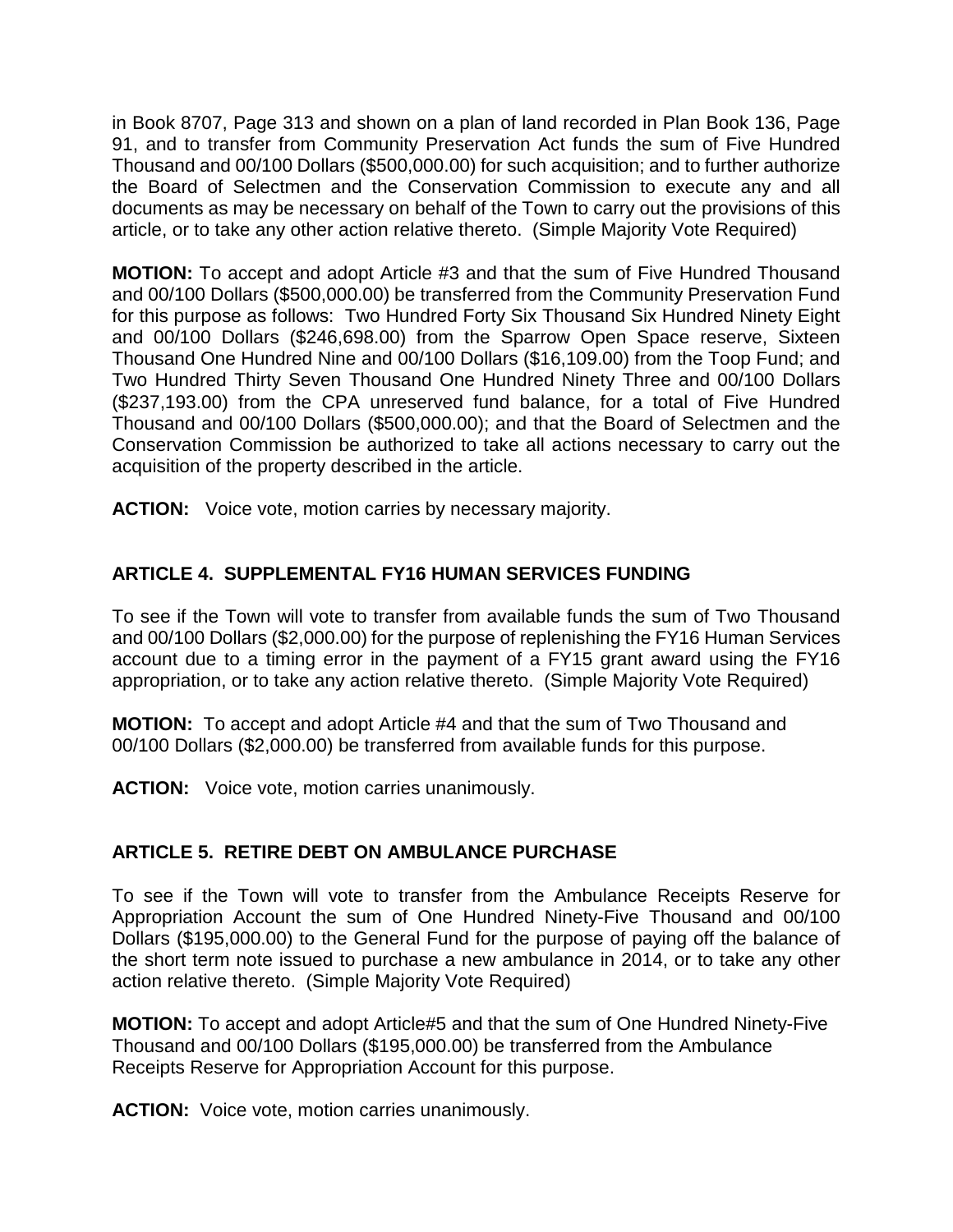### **ARTICLE 6. ESTABLISH REVOLVING ACCOUNT FOR ORLEANS ELEMENTARY SCHOOL TUITION REIMBURSEMENT**

To see if the Town will vote to accept G.L. Ch. 71, Section 71F to authorize the Town to establish an account for acceptance and expenditure of tuition payments received for non-resident students and students in foster care, to be spent without further appropriation, or to take any other action relative thereto. (Simple Majority Vote Required)

**MOTION:** To accept and adopt Article #6 as printed in the warrant.

**ACTION:** Voice vote, motion carries unanimously.

## **ARTICLE 7. ROCK HARBOR LAND LEASE AUTHORIZATION**

To see if the Town will vote to authorize the Board of Selectmen to enter into a five-year lease of a Town-owned parcel of land consisting of approximately .05 acres, located at Rock Harbor, on such terms as they deem appropriate, or to take any other action relative thereto. (Simple Majority Vote Required)

**MOTION:** To accept and adopt Article #7 as printed in the warrant.

**ACTION:** Voice vote, motion carries by necessary majority.

### **ARTICLE 8. GRANT PERMANENT EASEMENTS FOR MASSDOT HIGHWAY INTERCHANGE IMPROVEMENTS AT ROUTE 6A AND MAIN STREET**

To see if the Town will vote to authorize the Board of Selectmen to grant and convey temporary and permanent easements, by deed, eminent domain, or otherwise, necessary for and in connection with the Massachusetts Department of Transportation Highway Division project "Two Intersections Main Street at Route 6A & at Route 28" for public right of way purposes, including public utilities, grading, loaming, seeding, roadway and driveway construction and reconstruction, sidewalks, surveying, constructing, inspecting, and installing roadway improvements, and the construction, operation and maintenance of drainage and utilities, and all other acts incidental thereto; and further, to authorize the Board of Selectmen to negotiate the terms and conditions of such easements and to execute land damage agreements in connection therewith. The temporary and permanent easements are shown on plans entitled "Massachusetts Department of Transportation Highway Division Plan and Profile of Two Intersections Main Street at Route 6A & at Route 28 in the Town of Orleans Barnstable County Preliminary Right of Way" as:

6-3-T, 6-PUE-9-T, 6-TE-17 6-TE-35 6-2-T, 6-PUE-10, 6-TE-16, 6-TE-23 6-11-T, 6-PUE-9, 6-PUE-6-T, 6-TE-54, 6-TE-55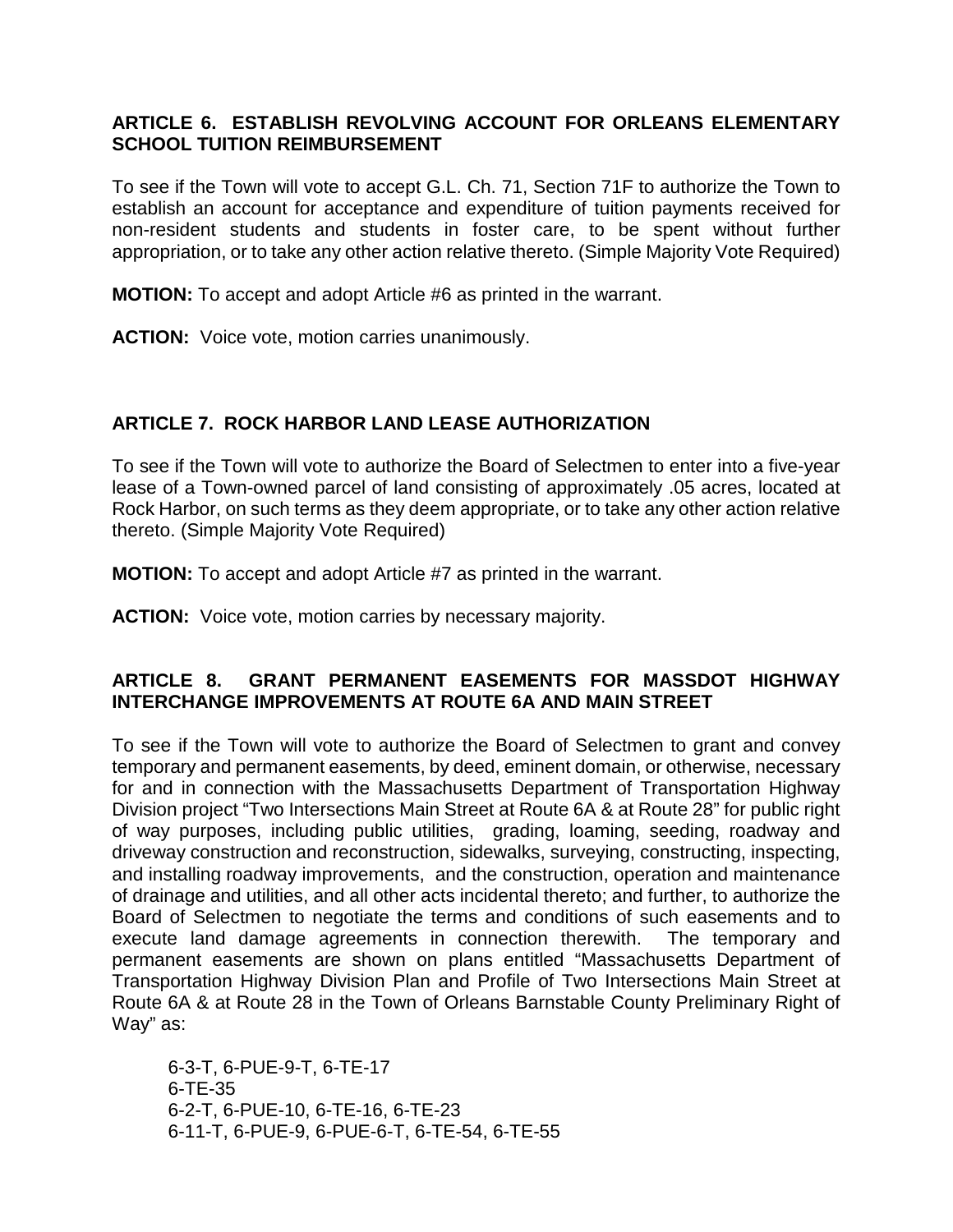or take any action relative thereto. (Simple Majority Vote Required)

**MOTION:** To accept and adopt Article #8 as printed in the warrant.

**ACTION:** Voice vote, motion carries unanimously.

### **ARTICLE 9. GRANT EVERSOURCE EASEMENTS FOR 90 SOUTH ORLEANS ROAD**

To see if the Town will vote to authorize the Board of Selectmen to grant an easement to Eversource Energy for utility purposes over the property owned by the Town of Orleans and located at 90 South Orleans Road, Orleans, Mass. and described in a deed recorded with the Barnstable County registry of Deeds in Book 1301, Page 215, on such terms and conditions as the Board of Selectmen may determine, and to further authorize the Board of Selectmen to execute any and all instruments and to take such action as may be necessary on behalf of the Town to effectuate this vote; or to take any action relative thereto. (Simple Majority Vote Required)

**MOTION:** To accept and adopt Article #9 as printed in the warrant.

**ACTION:** Voice vote, motion carries unanimously.

### **ARTICLE 10. FUND PRELIMINARY DESIGN PLAN FOR DREDGING PROJECT IN NAUSET ESTUARY**

To see if the Town will vote to borrow and/or transfer from available funds the sum of One Hundred Thousand and 00/100 Dollars (\$100,000.00), or any other sum, for the purpose of developing preliminary design plans for a dredging project in Nauset Estuary, including all expenses incidental and related thereto; provided however that such vote shall not take effect until the Town votes to exempt from the limitations of total taxes imposed by Massachusetts General Law Chapter 59 § 21 C (Proposition 2 1/2) amounts required to pay the principal and interest of the borrowing approved by such vote and further authorize the Board of Selectmen and/or Town Administrator to apply for and accept any Federal, State, County or other funds that may be available for this purpose and to enter into Intermunicipal Agreements for acceptance of any such grants or funds which shall be used to offset the total appropriation authorized herein, or to take any other action relative thereto. (3/4 Vote Required)

**MOTION:** To accept and adopt Article#10 as printed in the warrant and that the sum of One Hundred Thousand and 00/100 Dollars (\$100,000.00), be appropriated for this purpose and for costs incidental and related thereto, and that the Treasurer, with approval of the Board of Selectmen, is authorized to borrow the sum of One Hundred Thousand and 00/100 Dollars (\$100,000.00), pursuant to Massachusetts General Laws, Chapter 44 Sec. 7(17A), or any other enabling authority, and to issue bonds or notes of the Town therefor, provided however that this vote shall not take effect until the Town votes to exempt from the limitations on total taxes imposed by the Massachusetts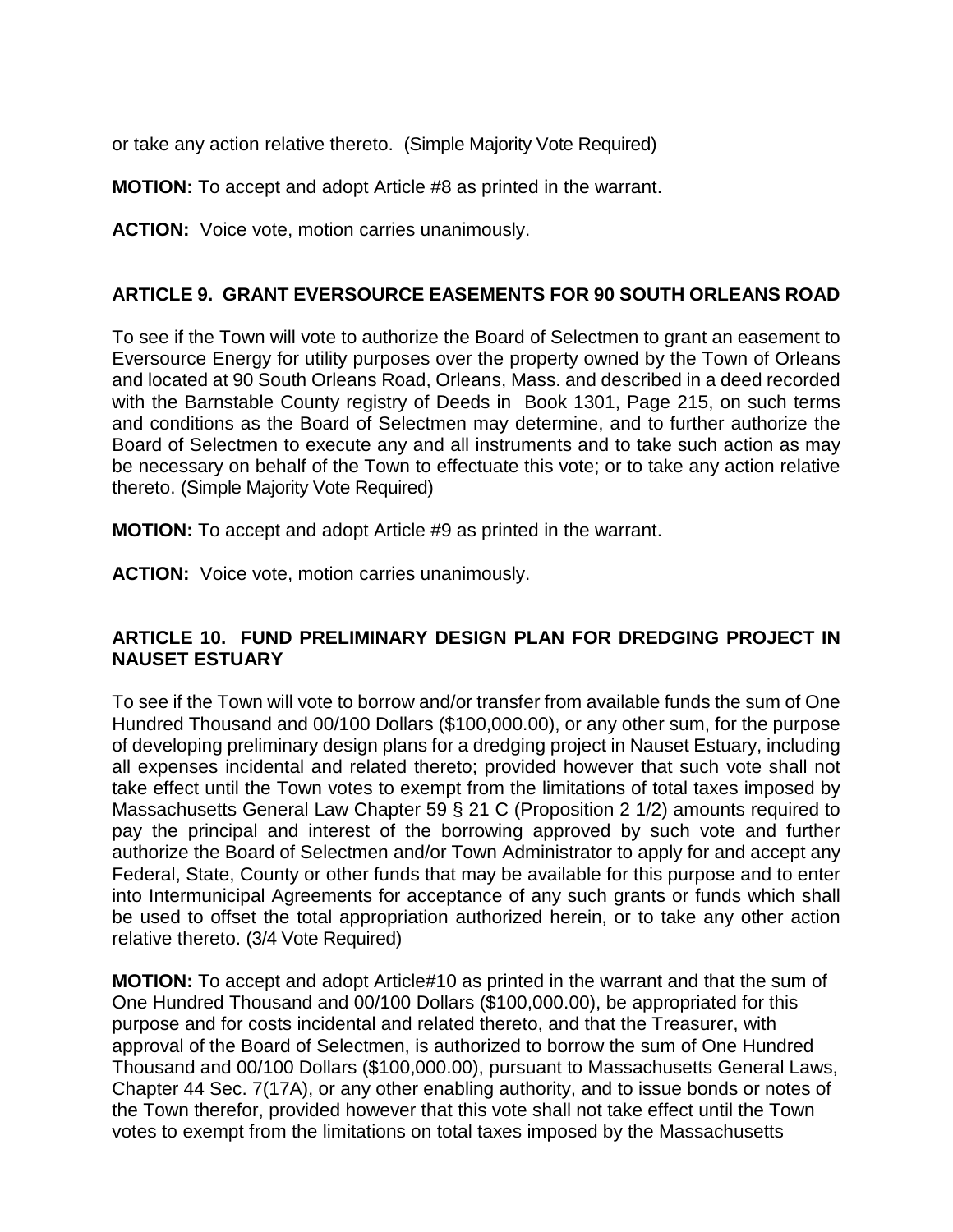General Laws Chapter 59, Section 21C (Proposition 2 ½ so called) the amounts required to pay the principal and interest on the borrowing approved by such vote.

**MOTION TO AMEND by Steve Smith:** That the Town of Orleans fund the full amount of \$336,900 to Woods Hole Group for the permits to dredge Nauset Estuary and that the money be awarded incrementally upon completion of the certain tasks which both parties agree upon.

**ACTION ON MOTION TO AMEND:** Standing vote, YES = 278, NO = 104, motion to amend Article #10 carries by the necessary majority

**ACTION ON THE MAIN MOTION AS AMENDED:** Standing vote, YES = 384, NO = 20, motion as amended carries by necessary 3/4 majority.

## **ARTICLE 11. CLOSING ARTICLE**

And to act on any other business that may legally come before the meeting. (Simple Majority Vote Required)

**MOTION:** To adjourn the Special Town Meeting.

**ACTION:** Voice vote, carries unanimously.

**The Special Town Meeting was adjourned at 7:18 p.m.**

**The Annual Town Meeting was reconvened at 7:19 p.m.**

### **PROCEDURAL MOTION**

To dispense with the reading of the warrant except the Preamble, Conclusion and Attestation thereof.

**ACTION:** Voice vote, motion carries unanimously.

### **PROCEDURAL MOTION**

To give all Town Officials or department managers or their duly designated representatives, required to attend Town Meeting pursuant to Section 2-7-3 of the Charter, and Thomas Conrad, Nauset Regional School District Business Superintendent; Giovanna Venditti, Nauset Regional School District Business Manager; Noelle Pina, Orleans Chamber of Commerce Executive Director; Richard Pomroy, Pomroy Associates, Police Station Project Manager; Todd Costa, Kaestle Boos Associates, Police Station Architect; and Mike Domenica, Water Resources Associates President and Hannah Rose, student, all of who are not voting residents of the Town of Orleans, be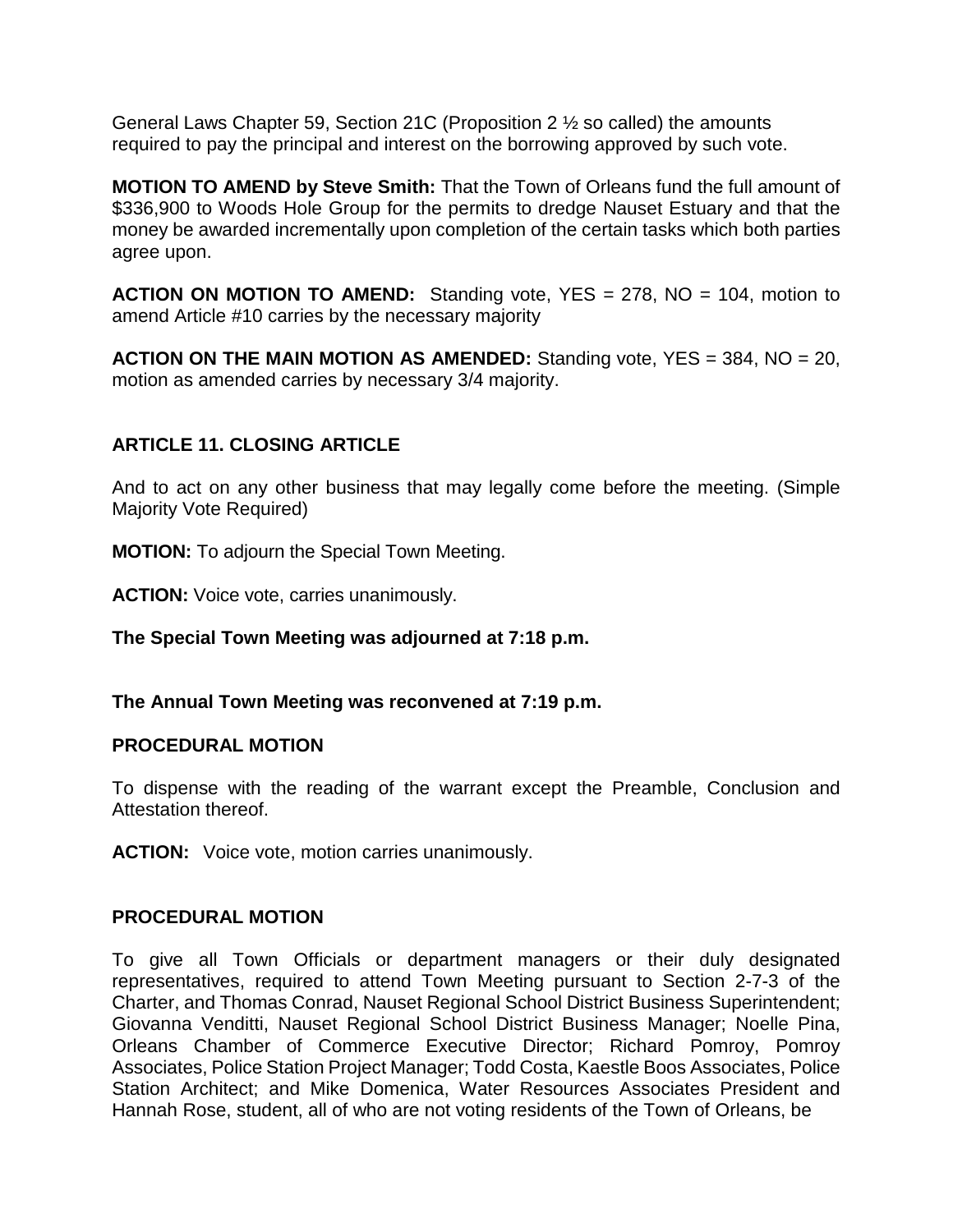permitted to address the Town Meeting on matters affecting their office, department or organization, or for which projects they have performed services for the Town.

**ACTION:** Voice vote, motion carries unanimously.

### **ARTICLE 1. REPORT OF THE SELECTMEN, TOWN OFFICERS AND SPECIAL COMMITTEES**

To act upon the Annual Report of the Board of Selectmen, Town Officers and other Special Committees. (Simple Majority Vote Required)

### **Planning Board Report on the Orleans Comprehensive Plan**

As required by the Town Charter, the following is a brief report on the status of the Orleans Comprehensive Plan, the official plan developed to ensure that Orleans will continue as a desirable place in which to live and visit.

The 20-year Plan was last amended by Town Meeting in 2006, and is being implemented by the staff, boards, and committees of the town.

Approximately 70% of the action items called for in the Plan have been completed. Many of the outstanding items are ongoing activities such as the acquisition of open space, which the Special Town Meeting considered under Article 3 tonight. Several other important recommendations of the plan will be considered tonight. I would like to highlight a couple of articles.

First, maintenance of Town facilities is recommended by the Town Plan. Articles 5, 6, and 7 allow voters to consider action on the police station, fuel depot and design for a Department of Public Works facility. Further, Article 8 seeks funding for an overflow parking lot near Nauset Beach, which will eventually be very important to maintaining beach access.

Second, addressing our wastewater management issue is an ongoing effort, and funds are sought under Article 9 to support continued progress on non-traditional strategies to clean our waters.

Third and finally, I want to report to you on progress made in downtown planning that was funded under Article 8 of last year's Special Town Meeting. The Planning Board, Board of Selectmen and other boards of the Town have worked with our planning consultant to project and understand future growth potential for the downtown area. It is the consensus of those boards that a strong downtown residential component is vital to the long-term interests of the community. The Planning Board will be working diligently in the coming year to prepare zoning amendments for your consideration at the next Annual Town Meeting.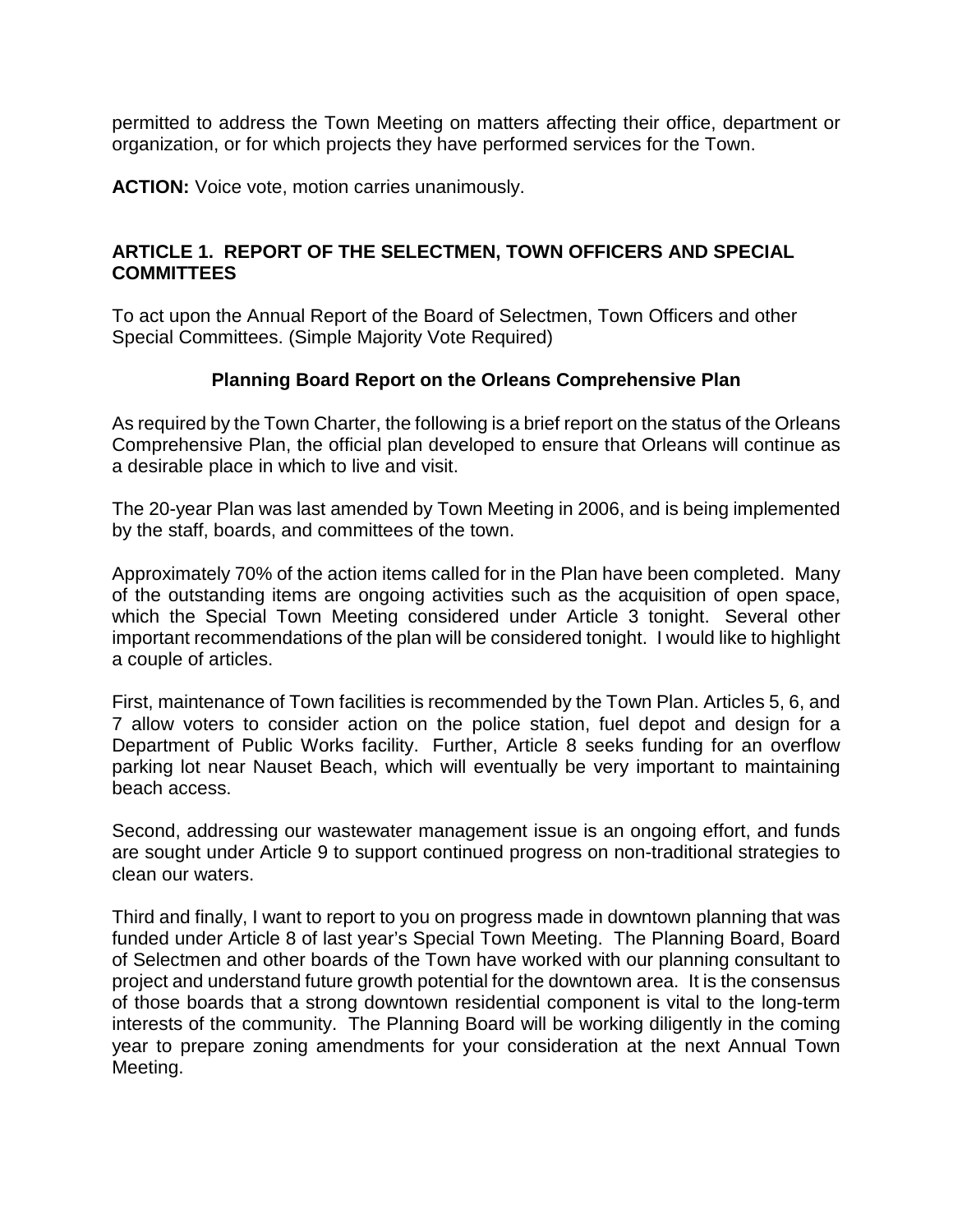On behalf of the Orleans Planning Board, I would like to thank our fellow residents for attending meetings, sending letters, and otherwise helping us to preserve and improve the town.

Thank you, Chip Bechtold, Vice-Chairman, Orleans Planning Board

**MOTION:** To accept and adopt the report of the Selectmen, Town Officers and all Town Committees, Commissions and Boards as published in the 2015 Annual Town Report and hear the report(s) of any other Town Committee reporting to the Town Meeting.

**ACTION:** Voice vote, motion carries unanimously.

# **ARTICLE 2. TOWN / SCHOOL BUDGET (FY17)**

To see if the Town will vote to raise and appropriate and/or transfer from available funds a sum of money to fund and pay departmental expenses for the fiscal year commencing July 1, 2016 and ending June 30, 2017 and to authorize the Board of Selectmen to sell, trade, lease or exchange or otherwise dispose of old equipment or vehicles deemed advisable and in the best interest of the Town. The proceeds from any such disposition to be applied toward the cost of acquiring said equipment or service as the case may be, or to take any other action relative thereto. (Simple Majority Vote Required)

**MOTION:** To accept and adopt Article #2 and that the Town Meeting adopt the Selectmen's proposed FY17 budget as printed in the warrant and that the sum of Thirty Million Five Hundred Seventy Nine Thousand Seven Hundred Twenty and 00/100 Dollars (\$30,579,720.00) be raised and appropriated, and the sum of Five Hundred Two Thousand One Hundred Seventy and 00/100 Dollars (\$502,170.00) be transferred from the Community Preservation Fund, and the sum of Five Hundred Thousand and 00/100 Dollars (\$500,000.00) be transferred from the Ambulance Receipts for Reserve for Appropriation Account, and the sum of One Hundred Thirty Two Thousand and 00/100 Dollars (\$132,000.00) be transferred from the Cable Fees Reserve for Appropriations Account, and the sum of Fifteen Thousand and 00/100 Dollars (\$15,000.00) be transferred from the Municipal Insurance Fund, and the sum of One Hundred Twenty Six Thousand and 00/100 Dollars (\$126,000.00) be transferred from the Water Ways Improvement Account, and the sum of Five Thousand and 00/100 Dollars (\$5,000.00) be transferred from the Water Pollution Abatement Trust, and the sum of Ten Thousand and 00/100 Dollars (\$10,000.00) be transferred from the Wetlands Protection Fund, and the sum of Eighty Thousand Eight Hundred Forty Six and 00/100 Dollars (\$80,846.00) be transferred from the Fund Balance Reserve for Premiums on Bond Issue, and the sum of Sixty Thousand Two Hundred Nine and 00/100 Dollars (\$60,209.00) be transferred from the EEA LAND Grants for a total appropriation of Thirty Two Million Ten Thousand Nine Hundred Forty Five and 00/100 Dollars (\$32,010,945.00).

**ACTION:** Voice vote, motion carries by the necessary majority.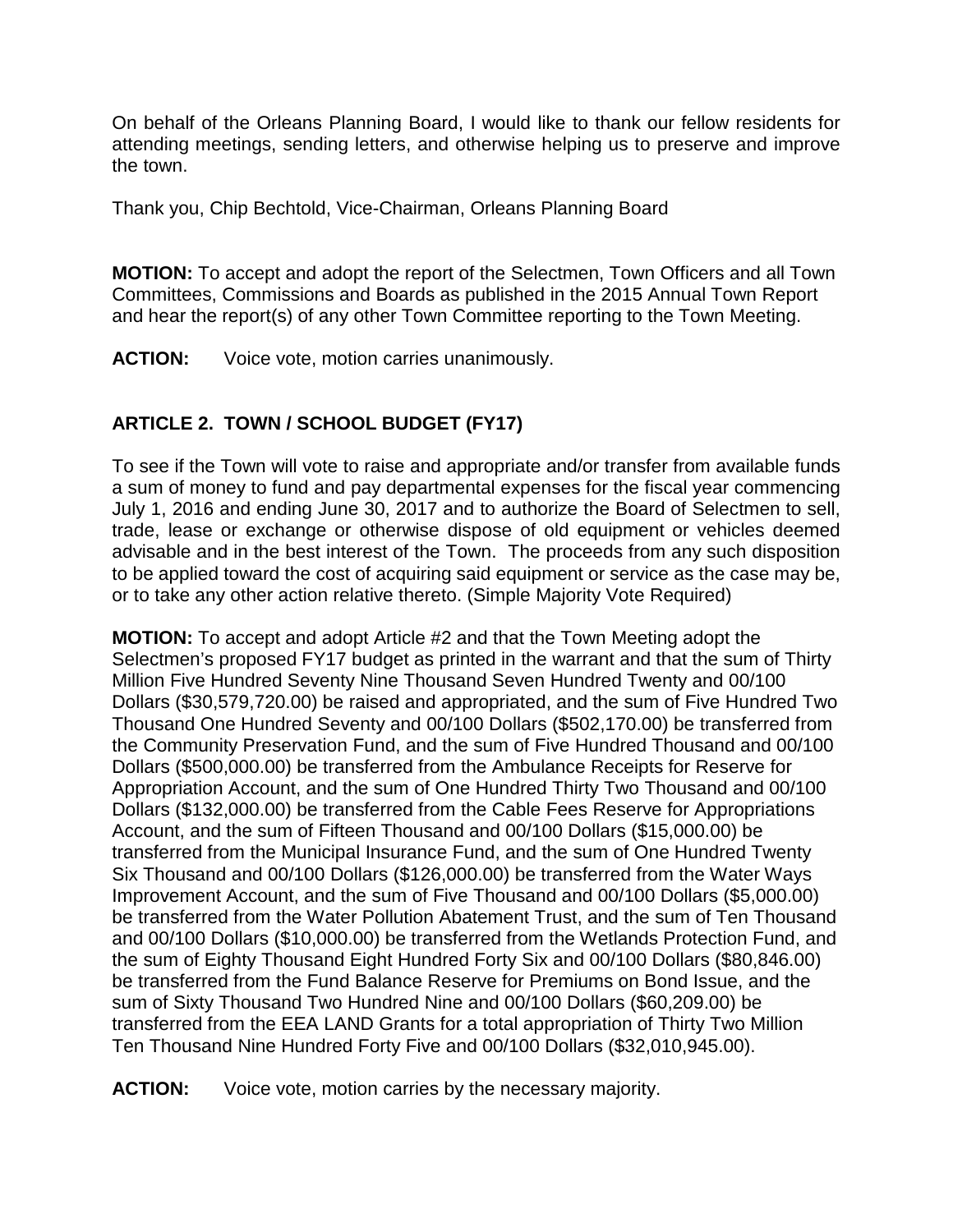## **ARTICLE 3. CAPITAL IMPROVEMENTS PLAN (FY18 – FY22)**

To see if the Town will vote pursuant to CHAPTER 8 FINANCIAL PROVISIONS AND PROCEDURES, Section 7, Action of Town Meeting, Subsection 8-7-1 of the Orleans Home Rule Charter, to act on the Capital Improvements Plan as published in the Warrant, by adopting said Plan with or without amendments thereto, which amendments may include an increase or decrease in the amount of money allocated to any particular line item contained therein, the addition of new line items or the deletion of line items contained therein, or to take any other action relative thereto. (Simple Majority Vote Required)

**MOTION:** To accept and adopt Article #3 and that pursuant to Chapter 8, Financial Provisions and Procedures, Section 7, Action of Town Meeting, Sub-section 8-7-1 of the Orleans Home Rule Charter, the Town Meeting accept the Capital Improvement Plan as printed in the warrant.

**ACTION:** Voice vote, motion carries by the necessary majority.

## **ARTICLE 4. FUND COMMUNITY PRESERVATION ACT PROGRAM BUDGET**

To see if the Town will vote to act on the report of the Community Preservation Committee on the Fiscal Year 2017 Community Preservation budget and to appropriate or reserve for later appropriation monies from the Community Preservation Fund's Annual Revenues and/or available funds for the payment of debt service, undertaking of Community Preservation projects, the Administrative Expenses of the Community Preservation Committee and all other necessary and proper expenses for FY17, or take any other action relative thereto. (Simple Majority Vote Required)

**MOTION:** To accept and adopt Article #4 as printed in the warrant and that the sum of Nine Hundred Ten Thousand Seven Hundred Thirty Four and 00/100 Dollars (\$910,734.00) be transferred from the Community Preservation Fund for the purposes and in the amounts set forth in the article.

**ACTION:** Voice vote, motion carries unanimously.

## **ARTICLE 5. FUND POLICE STATION CONSTRUCTION**

To see if the Town will vote to raise and appropriate, borrow and/or transfer from available funds the sum of Eleven Million Four Hundred Fifty Seven Thousand Eight Hundred Fifty and 00/100 Dollars (\$11,457,850.00), or any other sum, for the purpose of constructing a new Police Station on the corner of South Orleans Road and Eldredge Park Way, including all expenses incidental and related thereto; provided however that such vote shall not take effect until the Town votes to exempt from the limitations of total taxes imposed by Massachusetts General Law Chapter 59 § 21 C (Proposition 2 1/2) amounts required to pay the principal and interest of the borrowing approved by such vote and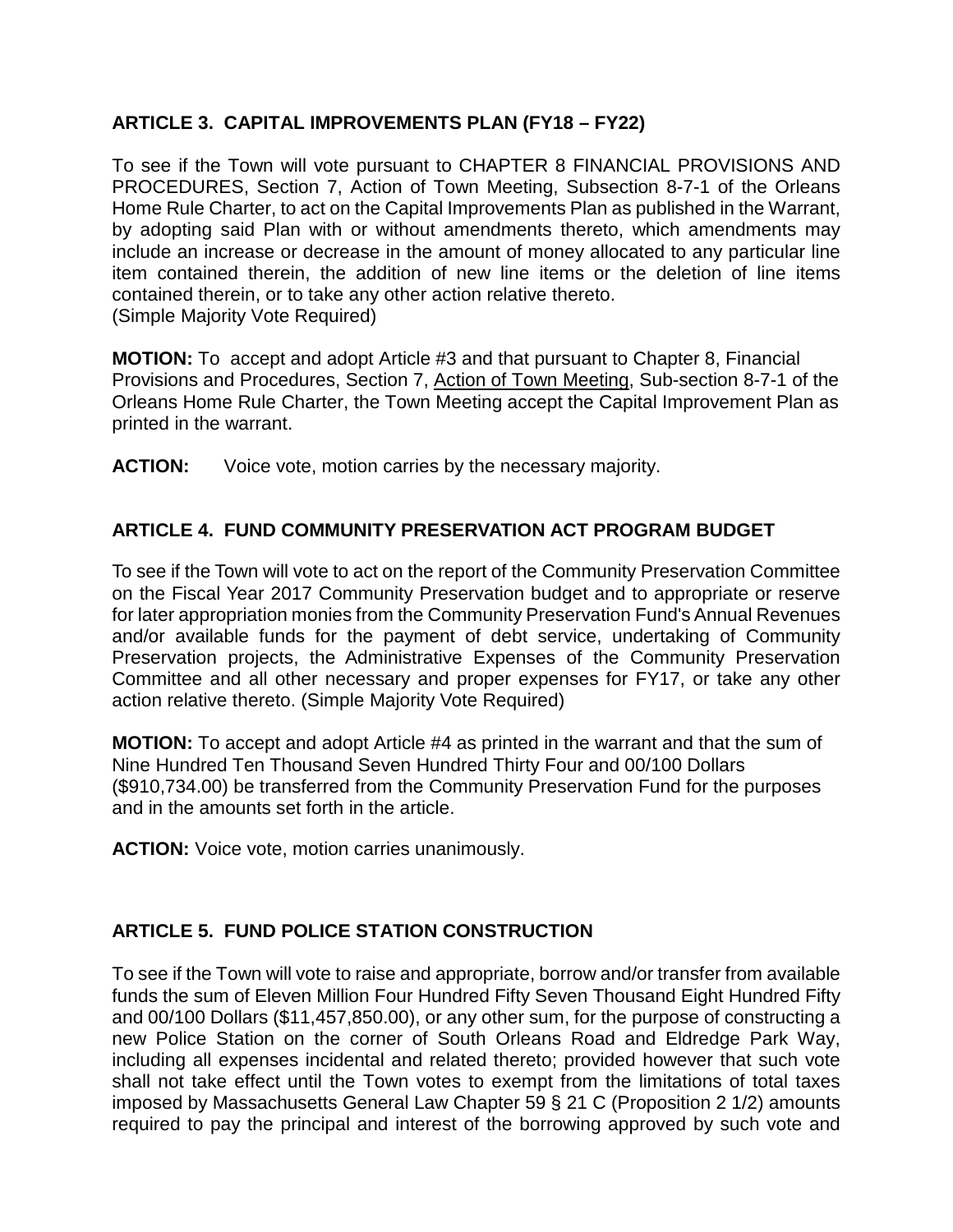further authorize the Board of Selectmen and/or Town Administrator to apply for and accept any Federal, State, County or other funds that may be available for this purpose and to enter into Intermunicipal Agreements for acceptance of any such grants or funds which shall be used to offset the total appropriation authorized herein, or to take any other action relative thereto. (2/3 Vote Required)

**MOTION:** To accept and adopt Article #5 and that the sum of Eleven Million Four Hundred Fifty Seven Thousand Eight Hundred Fifty and 00/100 Dollars (\$11,457,850.00) be appropriated for this purpose and for costs incidental and related thereto, and that the Treasurer, with approval of the Board of Selectmen, is authorized to borrow the sum of Eleven Million Four Hundred Fifty Seven Thousand Eight Hundred Fifty and 00/100 Dollars (\$11,457,850.00), pursuant to Massachusetts General Laws, Chapter 44, Sec. 7(3) and (3A), or any other enabling authority, and to issue bonds or notes of the Town therefor, provided however that this vote shall not take effect until the Town votes to exempt from the limitations on total taxes imposed by the Massachusetts General Laws Chapter 59, Section 21C (Proposition 2 ½ so called) the amounts required to pay the principal and interest on the borrowing approved by such vote.

**ACTION:** Voice vote, motion carries by necessary 2/3 majority.

# **ARTICLE 6. FUND CONSTRUCTION OF NEW TOWN FUEL DEPOT**

To see if the Town will vote to raise and appropriate, borrow and/or transfer from available funds the sum of Four Hundred Ninety Six Thousand and 00/100 Dollars (\$496,000.00), or any other sum, for the purpose of constructing a new town fuel depot on Town property adjacent to the landfill, including all expenses incidental and related thereto; provided however that such vote shall not take effect until the Town votes to exempt from the limitations of total taxes imposed by Massachusetts General Law Chapter 59 § 21 C (Proposition 2 1/2) amounts required to pay the principal and interest of the borrowing approved by such vote and further authorize the Board of Selectmen and/or Town Administrator to apply for and accept any Federal, State, County or other funds that may be available for this purpose and to enter into Intermunicipal Agreements for acceptance of any such grants or funds which shall be used to offset the total appropriation authorized herein, or to take any other action relative thereto. (2/3 Vote Required)

**MOTION:** To accept and adopt Article #6 and that the sum of Four Hundred Ninety Six Thousand and 00/100 Dollars (\$496,000.00) be appropriated for this purpose and for costs incidental and related thereto, and that the Treasurer, with approval of the Board of Selectmen, is authorized to borrow the sum of Four Hundred Ninety Six Thousand and 00/100 Dollars (\$496,000.00) pursuant to Massachusetts General Laws, Chapter 44 Sec. 7(34), or any other enabling authority, and to issue bonds or notes of the Town therefor, provided however that this vote shall not take effect until the Town votes to exempt from the limitations on total taxes imposed by the Massachusetts General Laws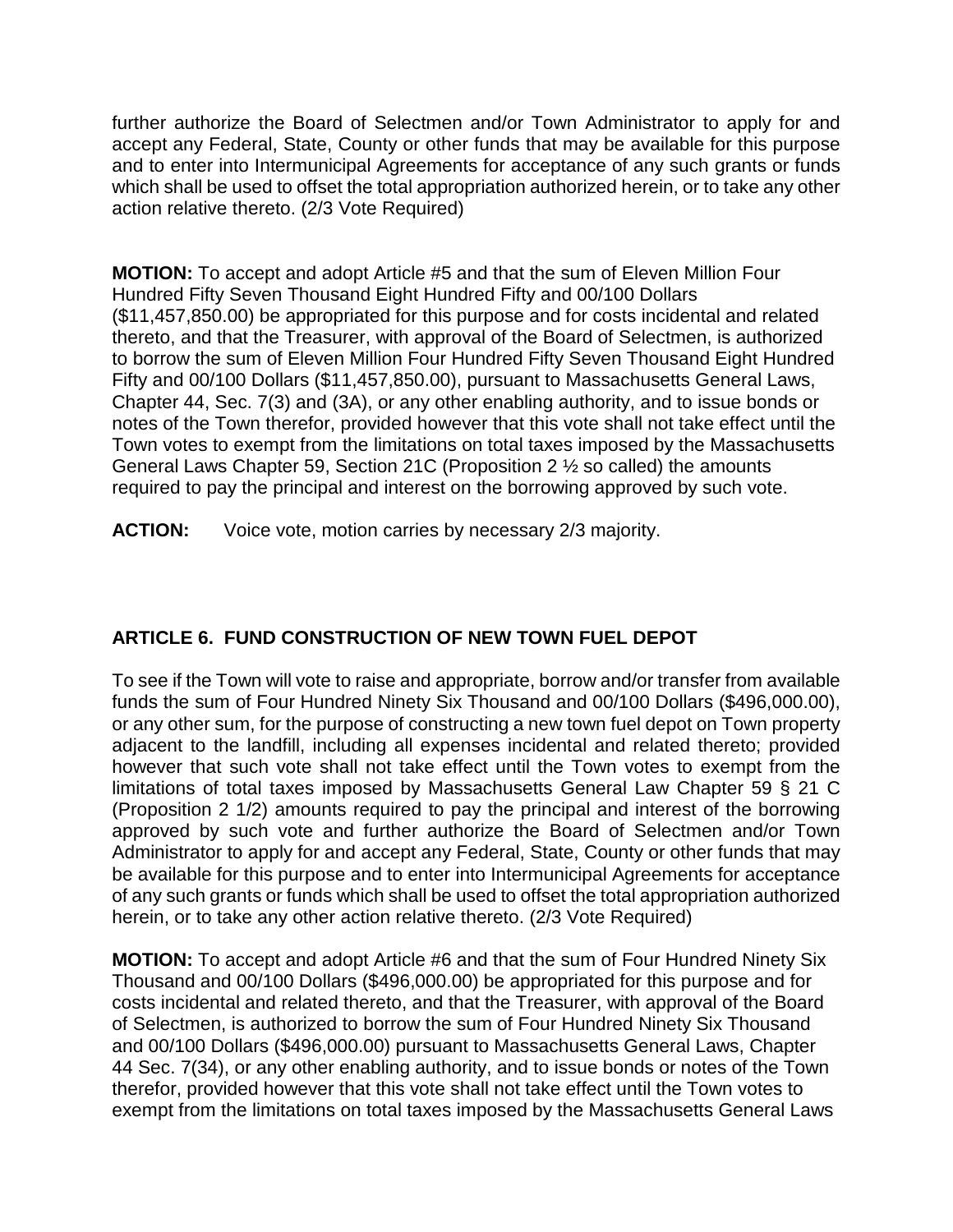Chapter 59, Section 21C (Proposition 2  $\frac{1}{2}$  so called) the amounts required to pay the principal and interest on the borrowing approved by such vote.

**ACTION:** Voice vote, motion carries unanimously.

## **ARTICLE 7. FUND DESIGN OF NEW DPW & NATURAL RESOURCES FACILITIES**

To see if the Town will vote to raise and appropriate, borrow and/or transfer from available funds the sum of Nine Hundred Thousand and 00/100 Dollars (\$900,000.00), or any other sum, for the purpose of designing new Department of Public Works and Natural Resources facilities on Town property adjacent to the landfill, including all expenses incidental and related thereto; provided however that such vote shall not take effect until the Town votes to exempt from the limitations of total taxes imposed by Massachusetts General Law Chapter 59 § 21 C (Proposition 2 1/2) amounts required to pay the principal and interest of the borrowing approved by such vote and further authorize the Board of Selectmen and/or Town Administrator to apply for and accept any Federal, State, County or other funds that may be available for this purpose and to enter into Intermunicipal Agreements for acceptance of any such grants or funds which shall be used to offset the total appropriation authorized herein, or to take any other action relative thereto. (2/3 Vote Required)

**MOTION:** To accept and adopt Article #7 and that the sum of Nine Hundred Thousand and 00/100 Dollars (\$900,000.00), be appropriated for this purpose and for costs incidental and related thereto, and that the Treasurer, with approval of the Board of Selectmen, is authorized to borrow the sum of Nine Hundred Thousand and 00/100 Dollars (\$900,000.00), pursuant to Massachusetts General Laws, Chapter 44 Sec. 7(21) and (22), or any other enabling authority, and to issue bonds or notes of the Town therefor, provided however that this vote shall not take effect until the Town votes to exempt from the limitations on total taxes imposed by the Massachusetts General Laws Chapter 59, Section 21C (Proposition 2 ½ so called) the amounts required to pay the principal and interest on the borrowing approved by such vote.

**ACTION:** Voice vote, motion carries unanimously.

# **ARTICLE 8. FUND CONSTRUCTION OF ADDITIONAL NAUSET BEACH PARKING**

To see if the Town will vote to raise and appropriate, borrow and/or transfer from available funds the sum of Three Hundred Eighty Five Thousand and 00/100 Dollars (\$385,000.00), or any other sum, for the design and construction of the additional parking lot for Nauset Beach on the former Hubler property in East Orleans, including all expenses incidental and related thereto; provided however that such vote shall not take effect until the Town votes to exempt from the limitations of total taxes imposed by Massachusetts General Law Chapter 59 § 21 C (Proposition 2 1/2) amounts required to pay the principal and interest of the borrowing approved by such vote and further authorize the Board of Selectmen and/or Town Administrator to apply for and accept any Federal, State, County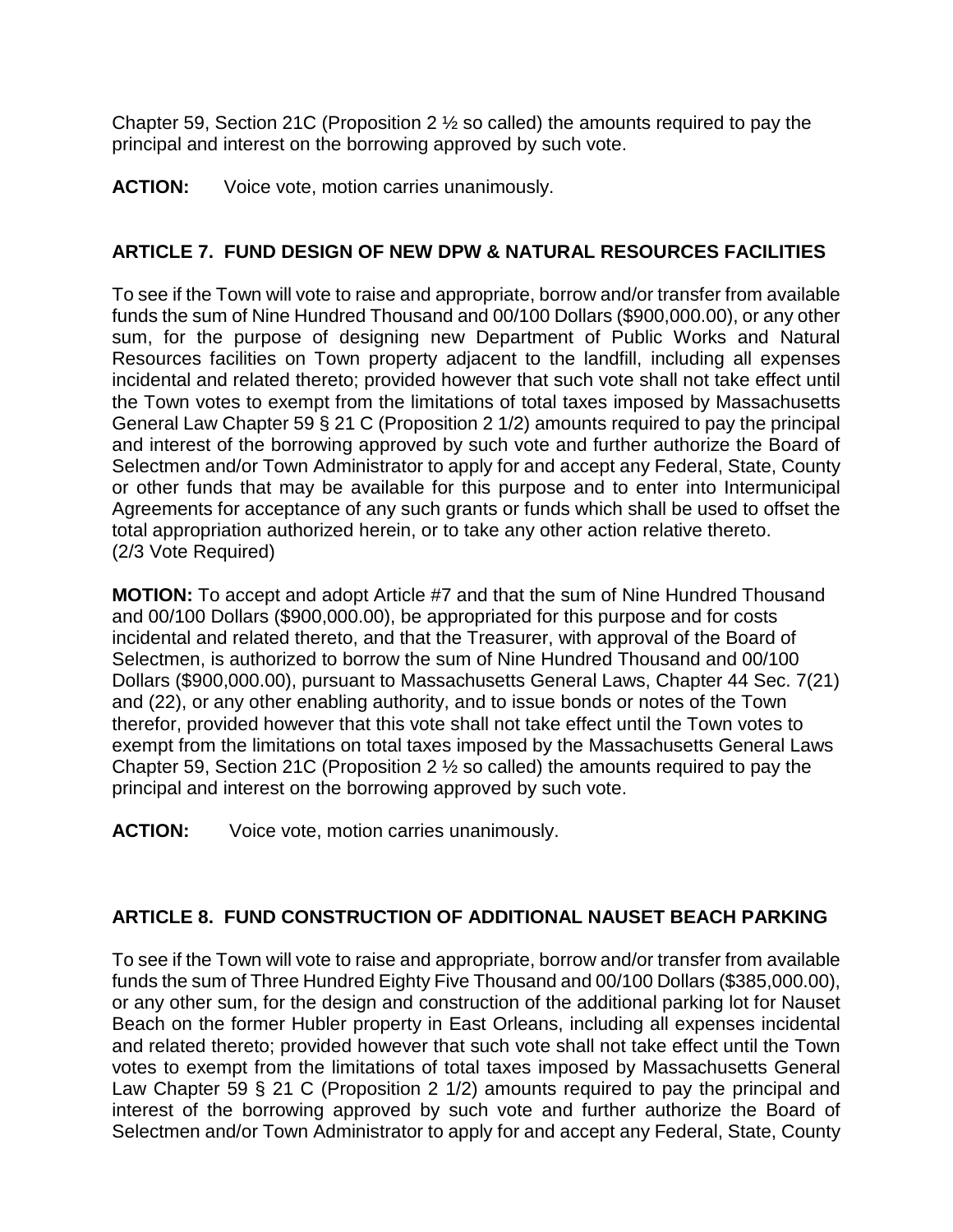or other funds that may be available for this purpose and to enter into Intermunicipal Agreements for acceptance of any such grants or funds which shall be used to offset the total appropriation authorized herein, or to take any other action relative thereto. (2/3 Vote Required)

**MOTION:** To accept and adopt Article #8 and that the sum of Three Hundred Eighty Five Thousand and 00/100 Dollars (\$385,000.00) be appropriated for this purpose and for costs incidental and related thereto, and that the Treasurer, with approval of the Board of Selectmen, is authorized to borrow the sum of Three Hundred Eighty Five Thousand and 00/100 Dollars (\$385,000.00), pursuant to Massachusetts General Laws, Chapter 44 Sec. 7(6), or any other enabling authority, and to issue bonds or notes of the Town therefor, provided however that this vote shall not take effect until the Town votes to exempt from the limitations on total taxes imposed by the Massachusetts General Laws Chapter 59, Section 21C (Proposition 2  $\frac{1}{2}$  so called) the amounts required to pay the principal and interest on the borrowing approved by such vote.

**ACTION:** Voice vote, motion carries by the necessary 2/3 majority.

## **ARTICLE 9. FUND INTERIM COMPREHENSIVE WATER RESOURCE MANAGEMENT PLANNING, ENGINEERING AND MANAGEMENT ACTIVITIES**

To see if the Town will vote to raise and appropriate, borrow and/or transfer from available funds the sum of Six Hundred Ninety One Thousand Five Hundred and 00/100 Dollars (\$691,500.00), or any other sum, for the purpose of funding an Amended Water Quality Management Plan and associated Adaptive Management Plan for the Town, including all expenses incidental and related thereto; provided however that such vote shall not take effect until the Town votes to exempt from the limitations of total taxes imposed by Massachusetts General Law Chapter 59 § 21C (Proposition 2 1/2) amounts required to pay the principal and interest of the borrowing approved by such vote and further authorize the Board of Selectmen and/or Town Administrator to apply for and accept any Federal, State, County or other funds that may be available for this purpose and to enter into Intermunicipal Agreements for acceptance of any such grants or funds which shall be used to offset the total appropriation authorized herein, or to take any other action relative thereto. (2/3 Vote Required)

**MOTION:** To accept and adopt Article # 9 and that the sum of Six Hundred Ninety One Thousand Five Hundred and 00/100 Dollars (\$691,500.00) be appropriated for this purpose and for costs incidental and related thereto, and that the Treasurer, with approval of the Board of Selectmen, is authorized to borrow the sum of Six Hundred Ninety One Thousand Five Hundred and 00/100 Dollars (\$691,500.00) pursuant to Massachusetts General Laws, Chapter 29C and Chapter 44 Sec. 7 and 8, or any other enabling authority, and to issue bonds or notes of the Town therefor, provided however that this vote shall not take effect until the Town votes to exempt from the limitations on total taxes imposed by the Massachusetts General Laws Chapter 59, Section 21C (Proposition 2 ½ so called) the amounts required to pay the principal and interest on the borrowing approved by such vote.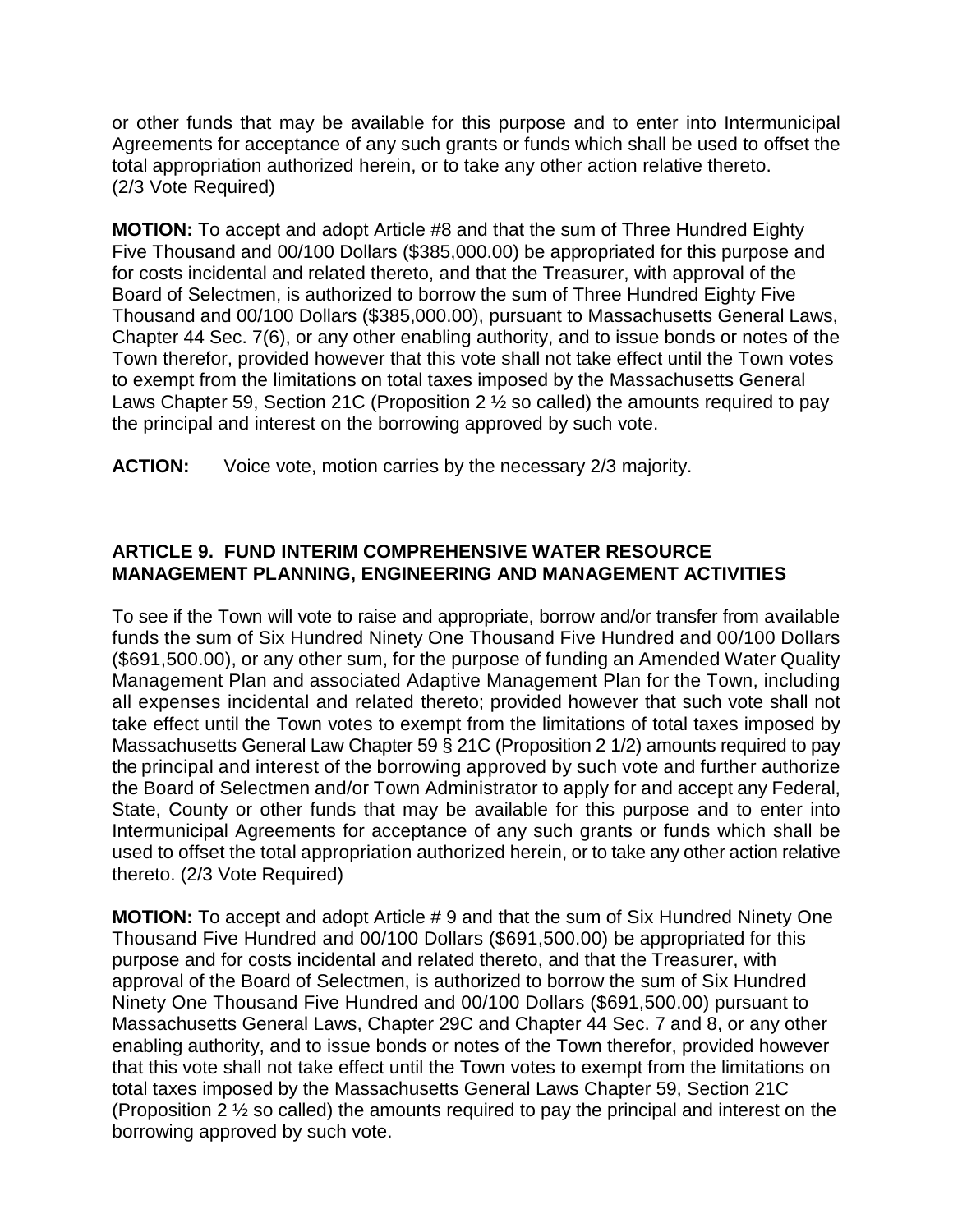### ACTION: Voice vote, motion carries unanimously.

## **ARTICLE 10. FUND ROCK HARBOR BULKHEAD REPLACEMENT PROJECT**

To see if the Town will vote to raise and appropriate, borrow and/or transfer from available funds the sum of Three Million Four Hundred Thirty Two Thousand Three Hundred Fifty and 00/100 Dollars (\$3,432,350.00), or any other sum, for the purpose of replacing a portion of the bulkhead at Rock Harbor, including all expenses incidental and related thereto; provided however that such vote shall not take effect until the Town votes to exempt from the limitations of total taxes imposed by Massachusetts General Law Chapter 59 § 21 C (Proposition 2 1/2) amounts required to pay the principal and interest of the borrowing approved by such vote and further authorize the Board of Selectmen and/or Town Administrator to apply for and accept any Federal, State, County or other funds that may be available for this purpose and to enter into Intermunicipal Agreements for acceptance of any such grants or funds which shall be used to offset the total appropriation authorized herein, or to take any other action relative thereto. (3/4 Vote Required)

**MOTION:** To accept and adopt Article #10 and that the sum of Three Million Four Hundred Thirty Two Thousand Three Hundred Fifty and 00/100 Dollars (\$3,432,350.00), be appropriated for this purpose and for costs incidental and related thereto, and that the Treasurer, with approval of the Board of Selectmen, is authorized to borrow the sum of Three Million Four Hundred Thirty Two Thousand Three Hundred Fifty and 00/100 Dollars (\$3,432,350.00) pursuant to Massachusetts General Laws, Chapter 44 Sec. 7(33), or any other enabling authority, and to issue bonds or notes of the Town therefor, provided however that this vote shall not take effect until the Town votes to exempt from the limitations on total taxes imposed by the Massachusetts General Laws Chapter 59, Section 21C (Proposition 2 ½ so called) the amounts required to pay the principal and interest on the borrowing approved by such vote.

**ACTION:** Voice vote, motion carries unanimously.

## **ARTICLE 11. FUND DESIGN OF IMPROVEMENTS TO ORLEANS ELEMENTARY SCHOOL HEATING AND VENTILATION SYSTEMS**

To see if the Town will vote to raise and appropriate, borrow and/or transfer from available funds the sum of Forty Thousand and 00/100 Dollars (\$40,000.00), or any other sum, for the purpose of preparing design plans for improvements to the heating and ventilation systems at the Orleans Elementary School, including all expenses incidental and related thereto; provided however that such vote shall not take effect until the Town votes to exempt from the limitations of total taxes imposed by Massachusetts General Law Chapter 59 § 21 C (Proposition 2 1/2) amounts required to pay the principal and interest of the borrowing approved by such vote and further authorize the Board of Selectmen and/or Town Administrator to apply for and accept any Federal, State, County or other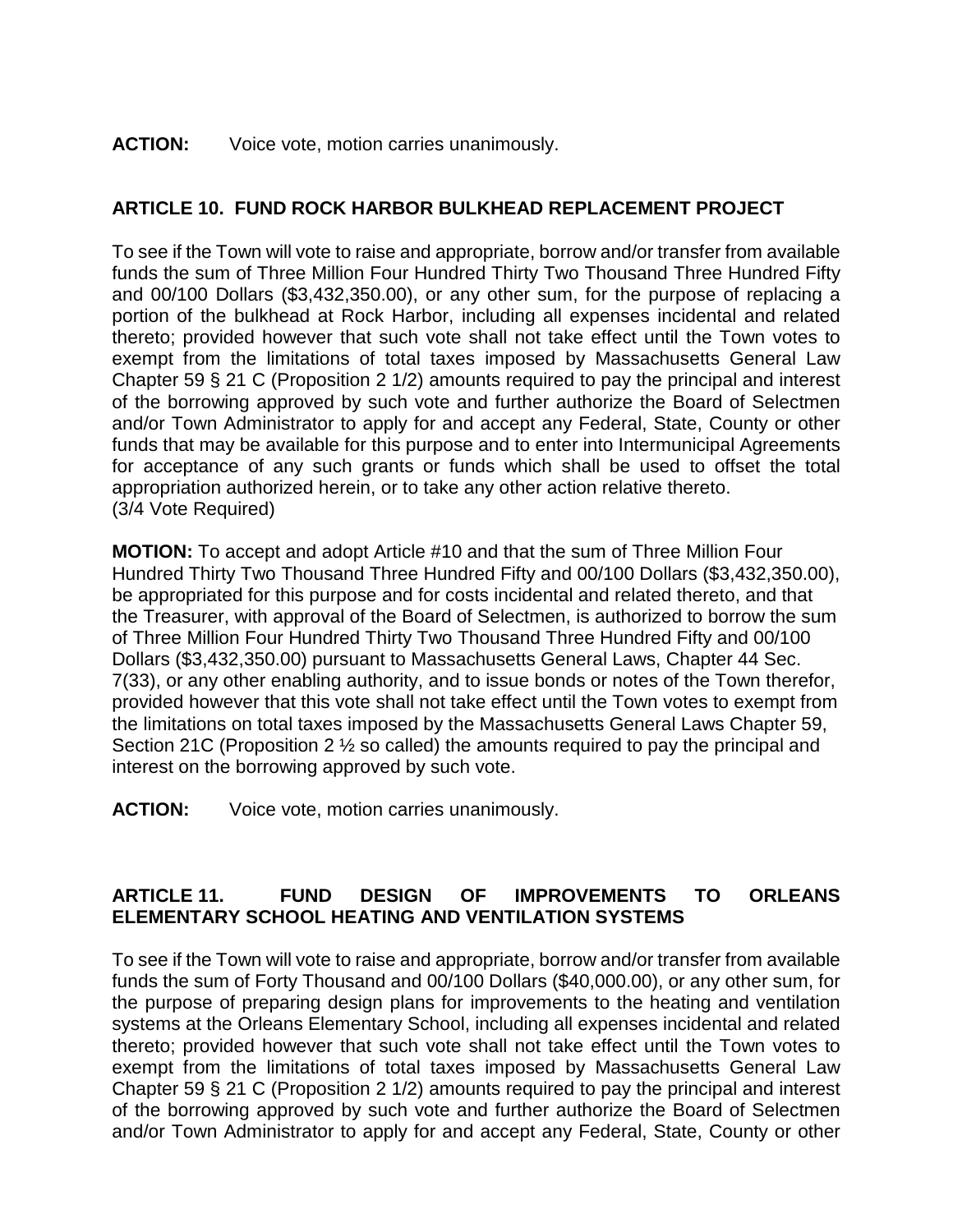funds that may be available for this purpose and to enter into Intermunicipal Agreements for acceptance of any such grants or funds which shall be used to offset the total appropriation authorized herein, or to take any other action relative thereto. (2/3 Vote Required)

**MOTION:** To accept and adopt Article #11 and that the sum of Forty Thousand and 00/100 Dollars (\$40,000.00) be appropriated for this purpose and for costs incidental and related thereto, and that the Treasurer, with approval of the Board of Selectmen, is authorized to borrow the sum of Forty Thousand and 00/100 Dollars (\$40,000.00), pursuant to Massachusetts General Laws, Chapter 44 Sec. 7(22), or any other enabling authority, and to issue bonds or notes of the Town therefor, provided however that this vote shall not take effect until the Town votes to exempt from the limitations on total taxes imposed by the Massachusetts General Laws Chapter 59, Section 21C (Proposition 2 ½ so called) the amounts required to pay the principal and interest on the borrowing approved by such vote.

**ACTION:** Voice vote, motion carries unanimously.

## **ARTICLE 12. FUND FEASIBILITY STUDY FOR REPLACEMENT OF SKAKET BEACH ADMINISTRATION BUILDING AND PUBLIC RESTROOMS**

To see if the Town will vote to raise and appropriate, borrow, and/or transfer from available funds the sum of Thirty Five Thousand and 00/100 Dollars (\$35,000.00) or any other sum, for the purpose of funding a feasibility study for the replacement of the administration building and public restrooms at Skaket Beach, including all expenses incidental and related thereto; provided however that such vote shall not take effect until the Town votes to exempt from the limitations of total taxes imposed by Massachusetts General Law Chapter 59 § 21 C (Proposition 2 1/2) amounts required to pay the principal and interest of the borrowing approved by such vote and further authorize the Board of Selectmen and/or Town Administrator to apply for and accept any Federal, State, County or other funds that may be available for this purpose and to enter into Intermunicipal Agreements for acceptance of any such grants or funds which shall be used to offset the total appropriation authorized herein, or to take any other action relative thereto. (2/3 Vote Required)

**MOTION:** To accept and adopt Article #12 and that the sum of Thirty Five Thousand and 00/100 Dollars (\$35,000.00) be appropriated for this purpose and for costs incidental and related thereto, and that the Treasurer, with approval of the Board of Selectmen, is authorized to borrow the sum of Thirty Five Thousand and 00/100 Dollars (\$35,000.00), pursuant to Massachusetts General Laws, Chapter 44 Sec. 7(21), or any other enabling authority, and to issue bonds or notes of the Town therefor, provided however that this vote shall not take effect until the Town votes to exempt from the limitations on total taxes imposed by the Massachusetts General Laws Chapter 59, Section 21C (Proposition 2 ½ so called) the amounts required to pay the principal and interest on the borrowing approved by such vote.

**ACTION:** Voice vote, motion carries unanimously.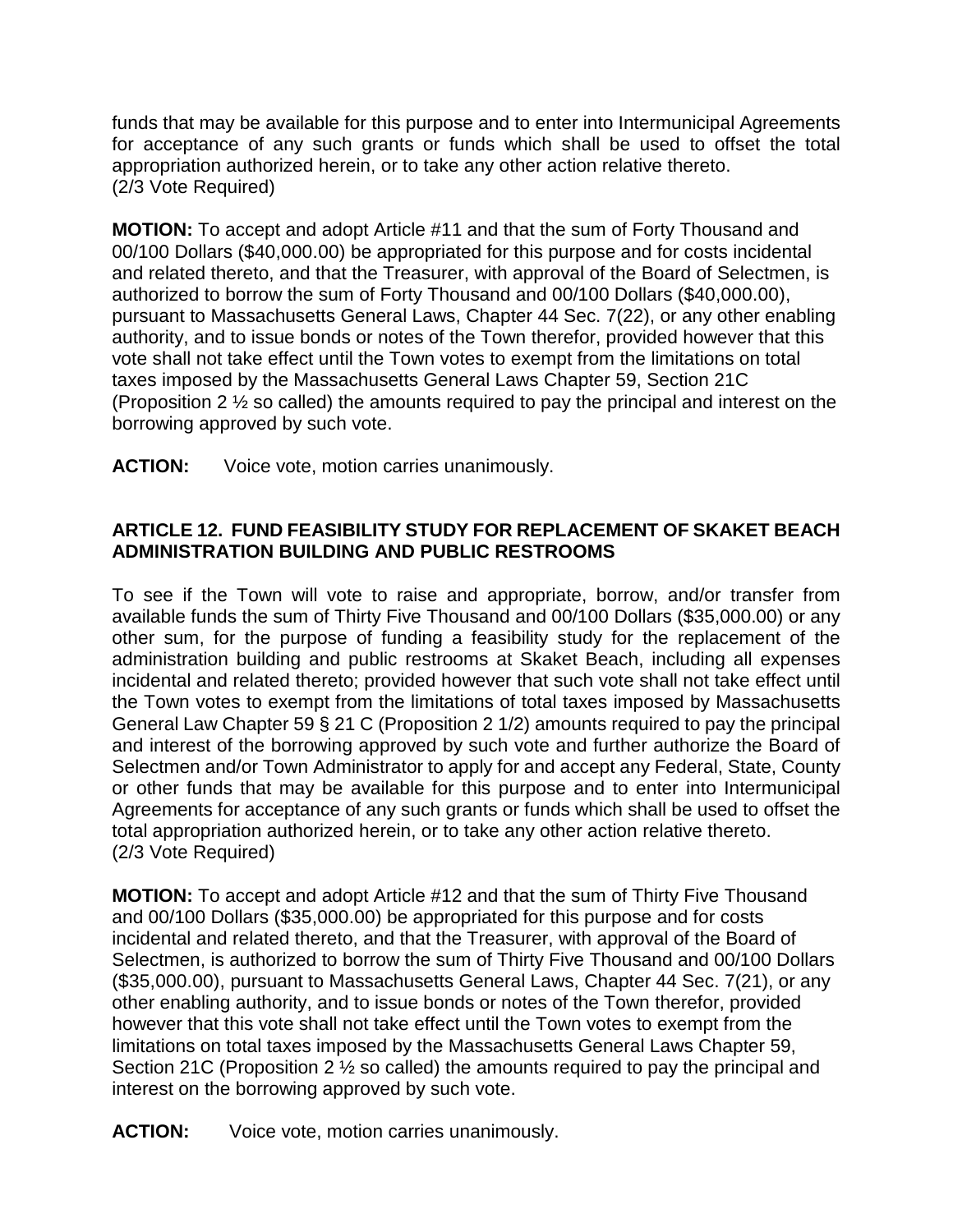## **ARTICLE 13. FUND TRI-TOWN SEPTAGE FACILITY CLOSURE COSTS**

To see if the Town will vote to raise and appropriate the sum of One Hundred Thousand and 00/100 Dollars (\$100,000.00) for costs associated with the closure, decommissioning, demolition permitting and design under the Intermunicipal Agreement between the Towns of Orleans, Brewster and Eastham for the Construction, Management and Operation of a Septage Treatment Facility, and to authorize the Town Administrator to solicit bids and/or proposals as necessary, enter into a contract or contracts and expend said funds for this purpose, or to take any other action relative thereto. (Simple Majority Vote Required)

**MOTION:** To accept and adopt Article #13 and that the sum of One Hundred Thousand and 00/100 Dollars (\$100,000.00) be raised and appropriated for this purpose and for costs incidental and related thereto.

**ACTION:** Voice vote, motion carries unanimously.

## **ARTICLE 14. FUND HABITAT CONSERVATION PLAN (HCP) PERMIT COSTS**

To see if the Town will vote to raise and appropriate the sum of Forty Two Thousand and 00/100 Dollars (\$42,000.00) for the purpose of funding the implementation costs, including all expenses incidental and related thereto, of the Habitat Conservation Plan (HCP) approved by the Federal and State Fish and Wildlife Services. The HCP provides for limited over sand vehicle use of Nauset Beach south of the bathing beach parking lot during the summer migratory bird nesting season, or to take any other action relative thereto. (Simple Majority Vote Required)

### **MOTION:**

To accept and adopt Article #14 and that the sum of Forty Two Thousand and 00/100 Dollars (\$42,000.00) be raised and appropriated for this purpose.

**ACTION:** Voice vote, motion carries unanimously.

### **ARTICLE 15. FUND WATER QUALITY DRAINAGE IMPROVEMENTS**

To see if the Town will vote to raise and appropriate, and/or transfer from available funds the sum of One Hundred Sixty Nine Thousand Six Hundred Ninety Seven and 00/100 Dollars (\$169,697.00) into the Stabilization Fund for Water Quality Drainage Improvements, and further to transfer from the Stabilization Fund the sum of One Hundred Sixty Nine Thousand Six Hundred Ninety Seven and 00/100 Dollars (\$169,697.00) for the purpose of funding the design and construction of improvements to the town's drainage infrastructure systems, including all expenses incidental and related thereto, and further authorize the Board of Selectmen and/or Town Administrator to apply for and accept any Federal, State, County or other funds that may be available for this purpose, and to enter into Intermunicipal Agreements for acceptance of any such grants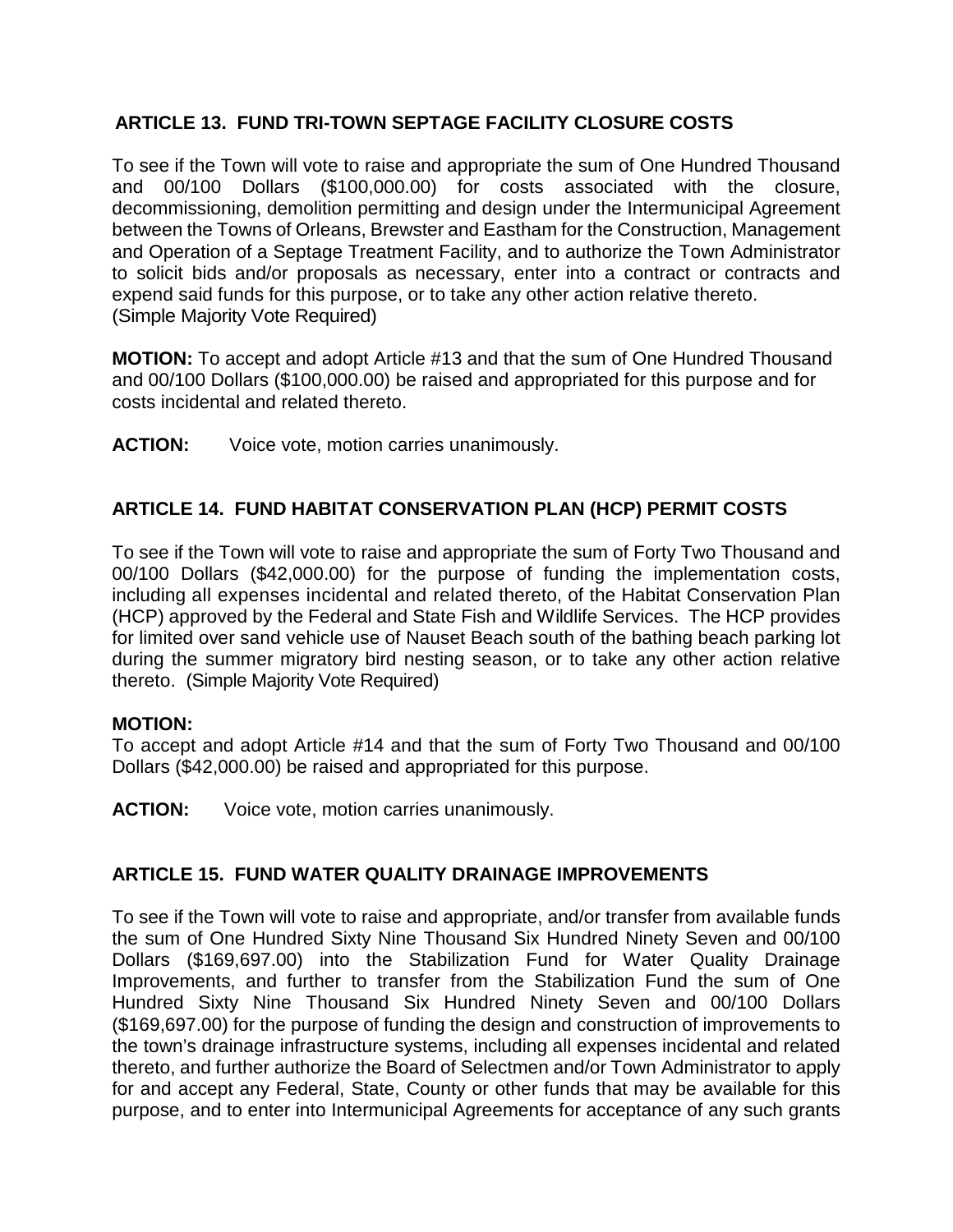or funds which shall be used to offset the total appropriation authorized herein, or to take any other action relative thereto. (2/3 Vote Required)

### **MOTION:**

To accept and adopt Article # 15 and that the sum of One Hundred Sixty Nine Thousand Six Hundred Ninety Seven and 00/100 Dollars (\$169,697.00) be raised and appropriated to the Stabilization Fund for Water Quality Drainage Improvements, and further to authorize the sum of One Hundred Sixty Nine Thousand Six Hundred Ninety Seven and 00/100 Dollars (\$169,697.00) to be transferred from the Stabilization Fund for Water Quality Drainage Improvements for the purpose of funding the design and construction of improvements to the town's drainage infrastructure systems, including all expenses incidental and related thereto.

**ACTION:** Voice vote, motion carries unanimously.

## **ARTICLE 16. FUND TOWN PAVEMENT MANAGEMENT PROGRAM**

To see if the Town will vote to raise and appropriate, and/or transfer from available funds the sum of Three Hundred Thirty Nine Thousand Four Hundred Fourteen and 00/100 Dollars (\$339,414.00) into the Stabilization Fund for the Town Pavement Management Program, and further to transfer from the Stabilization Fund the sum of Three Hundred Thirty Nine Thousand Four Hundred Fourteen and 00/100 Dollars (\$339,414.00) for the purpose of funding the local share of the town's ongoing pavement management program to repair, resurface, and reconstruct town roadways, including all expenses incidental and related thereto, and further authorize the Board of Selectmen and/or Town Administrator to apply for and accept any Federal, State, County or other funds that may be available for this purpose, and to enter into Intermunicipal Agreements for acceptance of any such grants or funds which shall be used to offset the total appropriation authorized herein, or to take any other action relative thereto. (2/3 Vote Required)

### **MOTION:**

To accept and adopt Article #16 and that the sum of Three Hundred Thirty Nine Thousand Four Hundred Fourteen and 00/100 Dollars (\$339,414.00) be raised and appropriated to the Stabilization Fund for the Town Pavement Management Program, and further to authorize the sum of Three Hundred Thirty Nine Thousand Four Hundred Fourteen and 00/100 Dollars (\$339,414.00) to be transferred from the Stabilization Fund for the Town Pavement Management Program, for the purpose of funding the local share of the town's ongoing pavement management program to repair, resurface, and reconstruct town roadways, including all expenses incidental and related thereto.

**ACTION:** Voice vote, motion carries unanimously.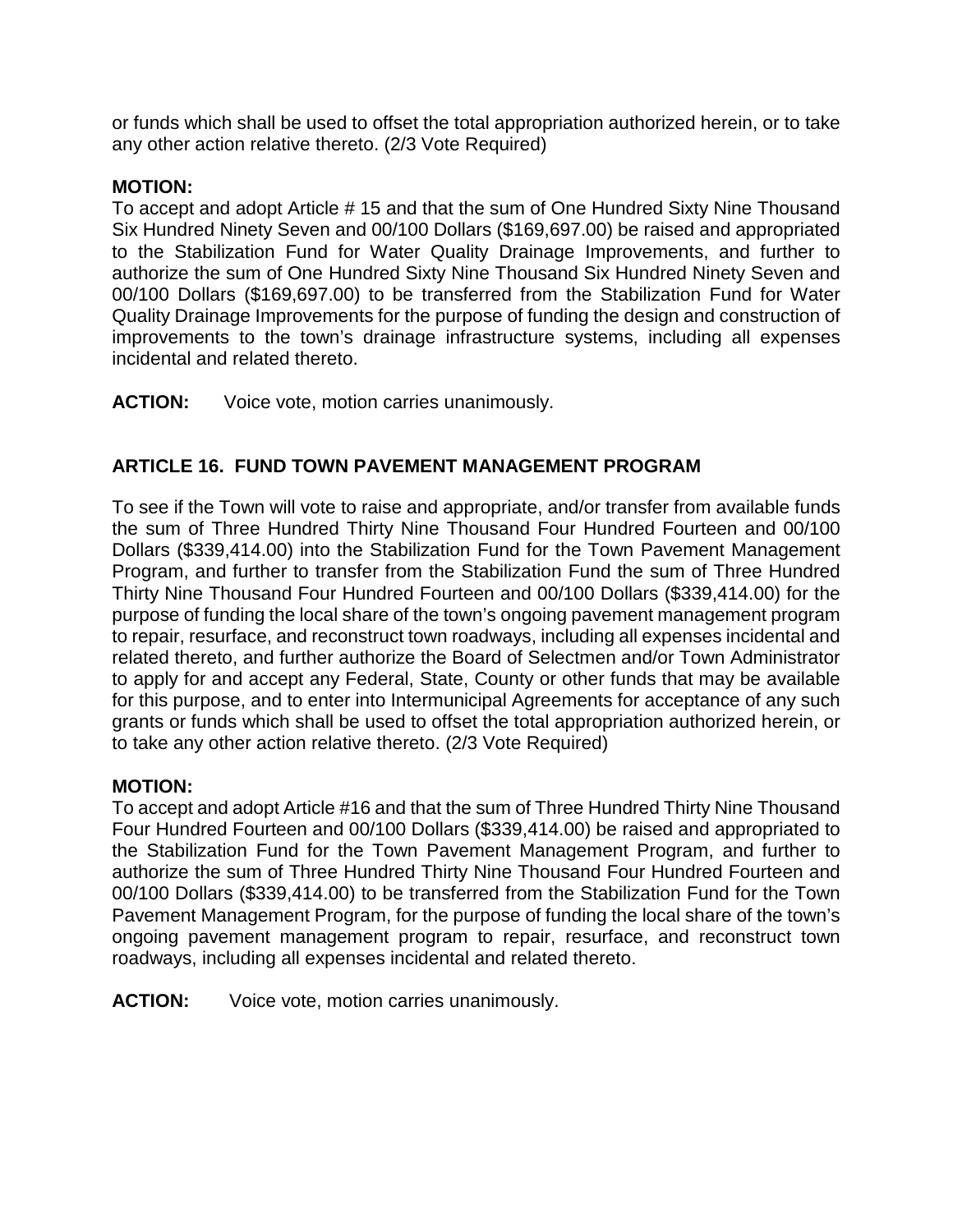## **ARTICLE 17. FUND OTHER POST-EMPLOYMENT BENEFITS (OPEB) LIABILITY TRUST FUND**

To see if the Town will vote to raise and appropriate, and/or transfer the sum of One Hundred Fifty Thousand and 00/100 Dollars (\$150,000.00) to be deposited in the Other Post-Employment Benefits (OPEB) Liability Trust Fund to cover the unfunded actuarial liability related to retirees' health care and other post-employment benefits, and further to authorize funds of the Town to be invested and reinvested by the Town Treasurer consistent with the prudent investor rule of M.G.L. Chapter 32B, section 20 as the same may be amended from time to time, or take any other action relative thereto. (Simple Majority Vote Required)

**MOTION:** To accept and adopt Article #17 and that the sum of One Hundred Fifty Thousand and 00/100 Dollars (\$150,000.00) be raised and appropriated to be deposited in the Other Post-Employment Benefits (OPEB) Liability Trust Fund, and further to authorize funds of the Town to be invested and reinvested by the Town Treasurer consistent with the prudent investor rule of M.G.L. Chapter 32B, section 20 as the same may be amended from time to time.

**ACTION:** Voice vote, motion carries unanimously.

# **ARTICLE 18. FUND MAINTENANCE OF BUILDINGS AND FACILITIES**

To see if the Town will vote to raise and appropriate, and/or transfer from available funds the sum of Two Hundred Fifty Thousand and 00/100 Dollars (\$250,000.00) into the Stabilization Fund for Building and Facility Maintenance, and further to transfer from the Stabilization Fund the sum of Two Hundred Fifty Thousand and 00/100 Dollars (\$250,000.00) for the purpose of funding building and facility maintenance projects, including all expenses incidental and related thereto, and further authorize the Board of Selectmen and/or Town Administrator to apply for and accept any Federal, State, County or other funds that may be available for this purpose, and to enter into Intermunicipal Agreements for acceptance of any such grants or funds which shall be used to offset the total appropriation authorized herein, or to take any other action relative thereto. (2/3 Vote Required)

**MOTION:** To accept and adopt Article #18 and that the sum of Two Hundred Fifty Thousand and 00/100 Dollars (\$250,000.00) be raised and appropriated to the Stabilization Fund for Building and Facility Maintenance, and further to authorize the sum of Two Hundred Fifty Thousand and 00/100 Dollars (\$250,000.00) to be transferred from the Stabilization Fund for Building and Facility Maintenance for the purpose of funding building and facility maintenance projects, including all expenses incidental and related thereto.

**ACTION:** Voice voted, motion carries unanimously.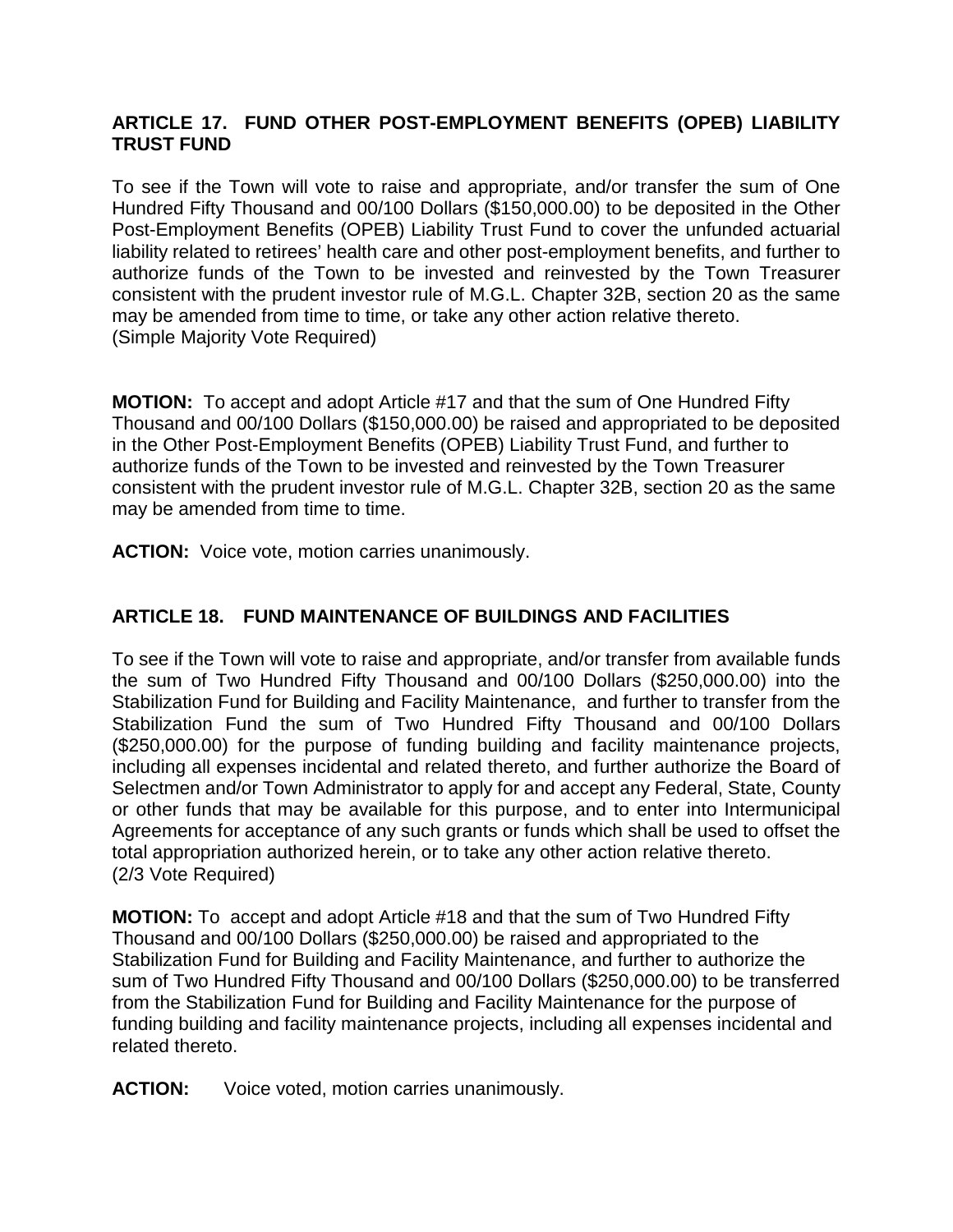## **ARTICLE 19. FUND PURCHASE OF MOTOR VEHICLES AND EQUIPMENT**

To see if the Town will vote to raise and appropriate, and/or transfer from available funds the sum of Three Hundred Fifty Nine Thousand and 00/100 Dollars (\$359,000.00) into the Stabilization Fund for Motor Vehicles and Equipment, and further to transfer from the Stabilization Fund the sum of Three Hundred Fifty Nine Thousand and 00/100 Dollars (\$359,000.00) for the purpose of funding vehicle and equipment purchases, including all expenses incidental and related thereto, and further authorize the Board of Selectmen and/or Town Administrator to apply for and accept any Federal, State, County or other funds that may be available for this purpose, and to enter into Intermunicipal Agreements for acceptance of any such grants or funds which shall be used to offset the total appropriation authorized herein, or to take any other action relative thereto. (2/3 Vote Required)

**MOTION:** To accept and adopt Article #19 and that the sum of Three Hundred Fifty Nine Thousand and 00/100 Dollars (\$359,000.00) be raised and appropriated to the Stabilization Fund for Motor Vehicles and Equipment, and further to authorize the sum of Three Hundred Fifty Nine Thousand and 00/100 Dollars (\$359,000.00) to be transferred from the Stabilization Fund for Motor Vehicles and Equipment for the purpose of funding building and facility maintenance projects, including all expenses incidental and related thereto.

**ACTION:** Voice vote, motion carries unanimously.

### **ARTICLE 20. FUND VISITOR MANAGEMENT SERVICES BY ORLEANS CHAMBER OF COMMERCE**

To see if the Town will vote to raise and appropriate and/or transfer from available funds the sum of Twenty Two Thousand Six Hundred Sixty and 00/100 Dollars (\$22,660.00), or any other sum, to be spent under the direction of the Orleans Chamber of Commerce, Inc. and the Board of Selectmen for the purposes of managing summer visitors and making the Town more user friendly; or to take any other action relative thereto. (Simple Majority Vote Required)

**MOTION:** To accept and adopt Article #20 and that the sum of Twenty Two Thousand Six Hundred Sixty and 00/100 Dollars (\$22,660.00) be raised and appropriated for this purpose.

**ACTION:** Voice vote, motion carries unanimously.

## **ARTICLE 21. FUND HUMAN SERVICES AGENCIES (FY17)**

To see if the Town will vote to raise and appropriate and/or transfer from available funds the sum of Ninety Thousand Nine Hundred Twenty Seven Dollars and 00/100 Dollars (\$90,927.00), or any other sum, to fund the following human services organizations for the period July 1, 2016 to June 30, 2017.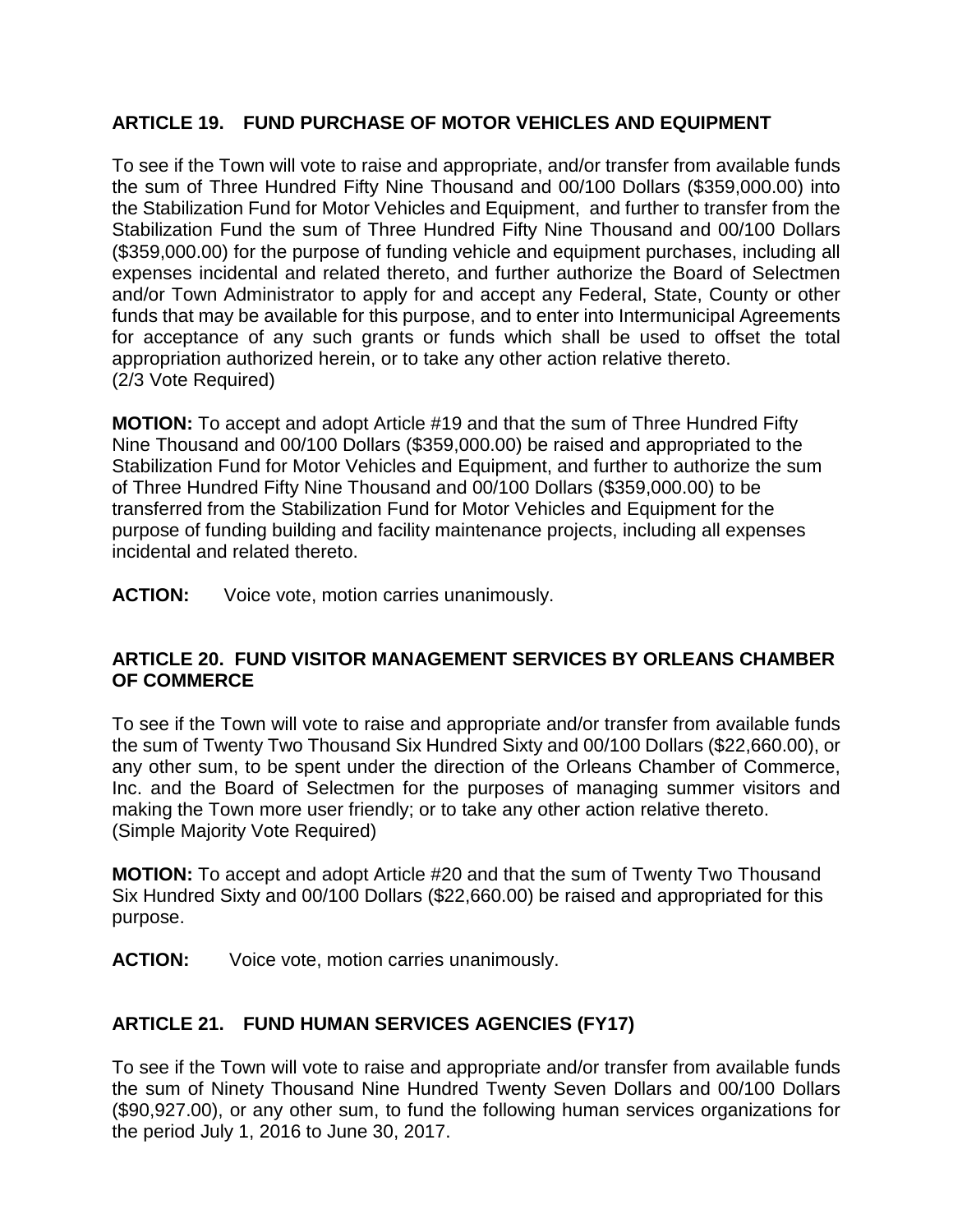| Alzheimer's Family Caregivers Support Services | 8,000.00    |
|------------------------------------------------|-------------|
| CapeAbilities                                  | 5,827.00    |
| <b>Cape Cod Child Development</b>              | 2,500.00    |
| Cape Cod Children's Place                      | 3,000.00    |
| <b>Consumer Assistance Council</b>             | 300.00      |
| Gosnold, Inc.                                  | 7,500.00    |
| <b>Homeless Prevention Council</b>             | 8,800.00    |
| <b>Independence House</b>                      | 4,700.00    |
| Lower Cape Outreach Council                    | 10,000.00   |
| Nauset Together We Can                         | 7,000.00    |
| <b>Orleans After School Activities Program</b> | 20,000.00   |
| <b>Outer Cape Health Services</b>              | 10,000.00   |
| <b>Sight Loss Services</b>                     | 1,000.00    |
| South Coast Legal Services                     | 2,300.00    |
|                                                | \$90,927.00 |
|                                                |             |

Or to take any other action relative thereto. (Simple Majority Vote Required)

**MOTION:** To accept and adopt Article #21 as printed in the warrant, and that the sum of Ninety Thousand Nine Hundred Twenty Seven and 00/100 Dollars (\$90,927.00) be raised and appropriated for this purpose.

**ACTION:** Voice vote, motion carries unanimously.

## **ARTICLE 22. FUND FOURTH OF JULY CELEBRATION**

To see if the Town will vote to raise and appropriate and/or transfer from available funds the sum of Eight Thousand and 00/100 Dollars (\$8,000.00), or any other sum, for the purpose of funding the July 4<sup>th</sup> celebration within the Town of Orleans. Said funds to be expended under the direction of the Town Administrator, or to take any other action relative thereto. (Simple Majority Vote Required)

**MOTION:** To accept and adopt Article #22 and that the sum of Eight Thousand and 00/100 Dollars (\$8,000.00) be raised and appropriated for this purpose.

**ACTION:** Voice vote, motion carries unanimously.

### **ARTICLE 23. FUND CULTURAL COUNCIL GRANTS**

To see if the Town will vote to raise and appropriate and/or transfer from available funds the sum of Two Thousand and 00/100 Dollars (\$2,000.00), or any other sum, for the purpose of funding Cultural Council awards to Orleans recipients. Said funds to be expended under the direction of the Town Administrator, or to take any other action relative thereto. (Simple Majority Vote Required)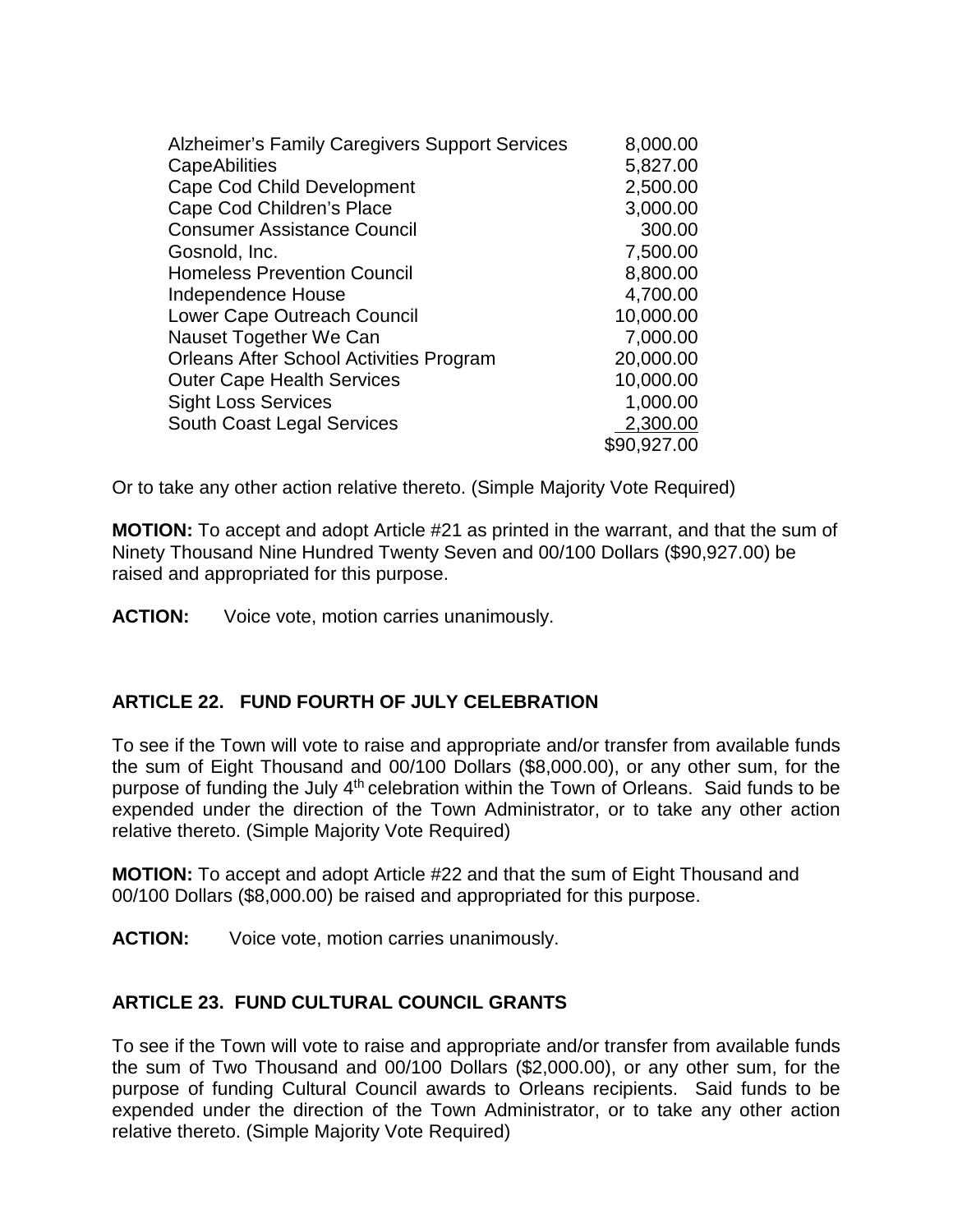**MOTION:** To accept and adopt Article #23 and that the sum of Two Thousand and 00/100 Dollars (\$2,000.00) be raised and appropriated for this purpose.

**ACTION:** Voice vote, motion carries unanimously.

# **ARTICLE 24. FUND ELECTED OFFICIALS COMPENSATION (FY17)**

To see if the Town will vote to fix the salaries of elected officials for the twelve month period beginning July 1, 2016 as follows:

- 1) Board of Selectmen (5) \$2,000.00
- 2) Board Chairman \$ 500.00
- 3) Moderator \$ 300.00
- 4) Constables (2) \$ 150.00

and to raise and appropriate and/or transfer from available funds the sum of Eleven Thousand One Hundred and 00/100 Dollars (\$11,100.00), or any other sum, for this purpose, or to take any other action relative thereto. (Simple Majority Vote Required)

**MOTION:** To accept and adopt Article #24 as printed in the warrant and that the sum of Eleven Thousand One Hundred and 00/100 Dollars (\$11,100.00) be raised and appropriated for this purpose.

**ACTION:** Voice vote, motion carries unanimously.

## **ARTICLE 25. FUND UNANTICIPATED EMPLOYEE RETIREMENT BUYOUTS**

To see if the Town will vote to raise and appropriate and/or transfer from available funds the sum of Fifty Five Thousand and 00/100 Dollars (\$55,000.00), or any other sum, to fund unanticipated employee retirement buyouts, or to take any other action relative thereto. (Simple Majority Vote Required)

**MOTION:** To accept and adopt Article #25 and that the sum of Fifty Five Thousand and 00/100 Dollars (\$55,000.00) be raised and appropriated for this purpose.

**ACTION:** Voice vote, motion carries unanimously.

## **ARTICLE 26. TRANSFER WATER SERVICE CONNECTION FUNDS**

To see if the Town will vote to transfer the sum of Fifty Thousand and 00/100 Dollars (\$50,000.00) from the Water Service Connection Funds Reserved for Appropriation Account to the Water Service Connection Account, or to take any other action relative thereto. (Simple Majority Vote Required)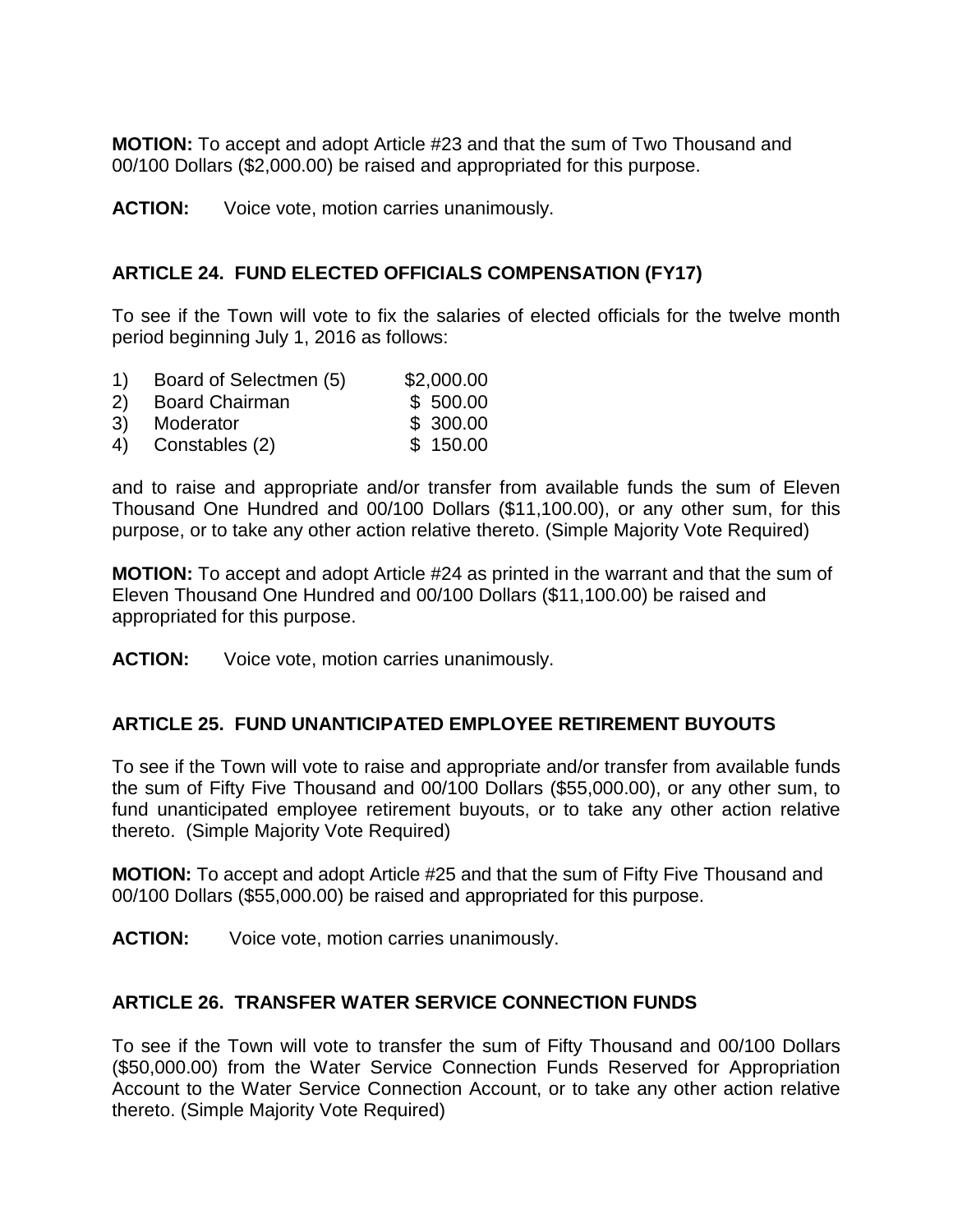**MOTION:** To accept and adopt Article #26 and the sum of Fifty Thousand and 00/100 Dollars (\$50,000.00) be transferred from the Water Service Connection Funds Reserved for Appropriations Account to the Water Service Connection Expense Account for this purpose.

**ACTION:** Voice vote, motion carries unanimously.

## **ARTICLE 27. WATER TREATMENT PLANT CHEMICAL CONTAINMENT / HVAC IMPROVEMENTS**

To see if the Town will vote to transfer the sum of Forty Thousand and 00/100 Dollars (\$40,000.00) from Water Surplus Funds Reserved for Appropriations Account for the purpose of funding engineering services related to the enclosure of the chemical containment area at the water treatment plant, including all expenses incidental and related thereto; and further authorize the Board of Selectmen and/or Town Administrator to apply for and accept and Federal, State, County or other funds that may be available for this purpose and to enter into Inter-municipal Agreements for acceptance of any such grants or funds which shall be used to offset the total appropriation authorized herein, or take any other action relative thereto. (Simple Majority Vote Required)

**MOTION:** To accept and adopt Article #27 and the sum of Forty Thousand and 00/100 Dollars (\$40,000.00) be transferred from the Water Surplus Funds Reserved for Appropriations Account for this purpose.

**ACTION:** Voice vote, motion carries unanimously.

## **ARTICLE 28. FUND DESIGN OF REPLACEMENT OF BEACH ROAD WATER MAIN**

To see if the Town will vote to raise and appropriate, borrow and/or transfer from available funds transfer the sum of One Hundred Fifty Six Thousand and 00/100 Dollars (\$156,000.00), or any other sum, for the purpose of designing the replacement of the water main on Beach Road, including all expenses incidental and related thereto; and further authorize the Board of Selectmen and/or Town Administrator to apply for and accept any Federal, State, County or other funds that may be available for this purpose and to enter into Intermunicipal Agreements for acceptance of any such grants or funds which shall be used to offset the total appropriation authorized herein, or to take any other action relative thereto. (3/4 Vote Required)

**MOTION:** To accept and adopt Article #28 and the sum of One Hundred Fifty Six Thousand and 00/100 Dollars (\$156,000.00) be appropriated for this purpose and for costs incidental and related thereto, and that the Treasurer, with approval of the Board of Selectmen, is authorized to borrow the sum of One Hundred Fifty Six Thousand and 00/100 Dollars (\$156,000.00), pursuant to Massachusetts General Laws, Chapter 44 Sec. 8(5), or any other enabling authority, and to issue bonds or notes of the Town therefor.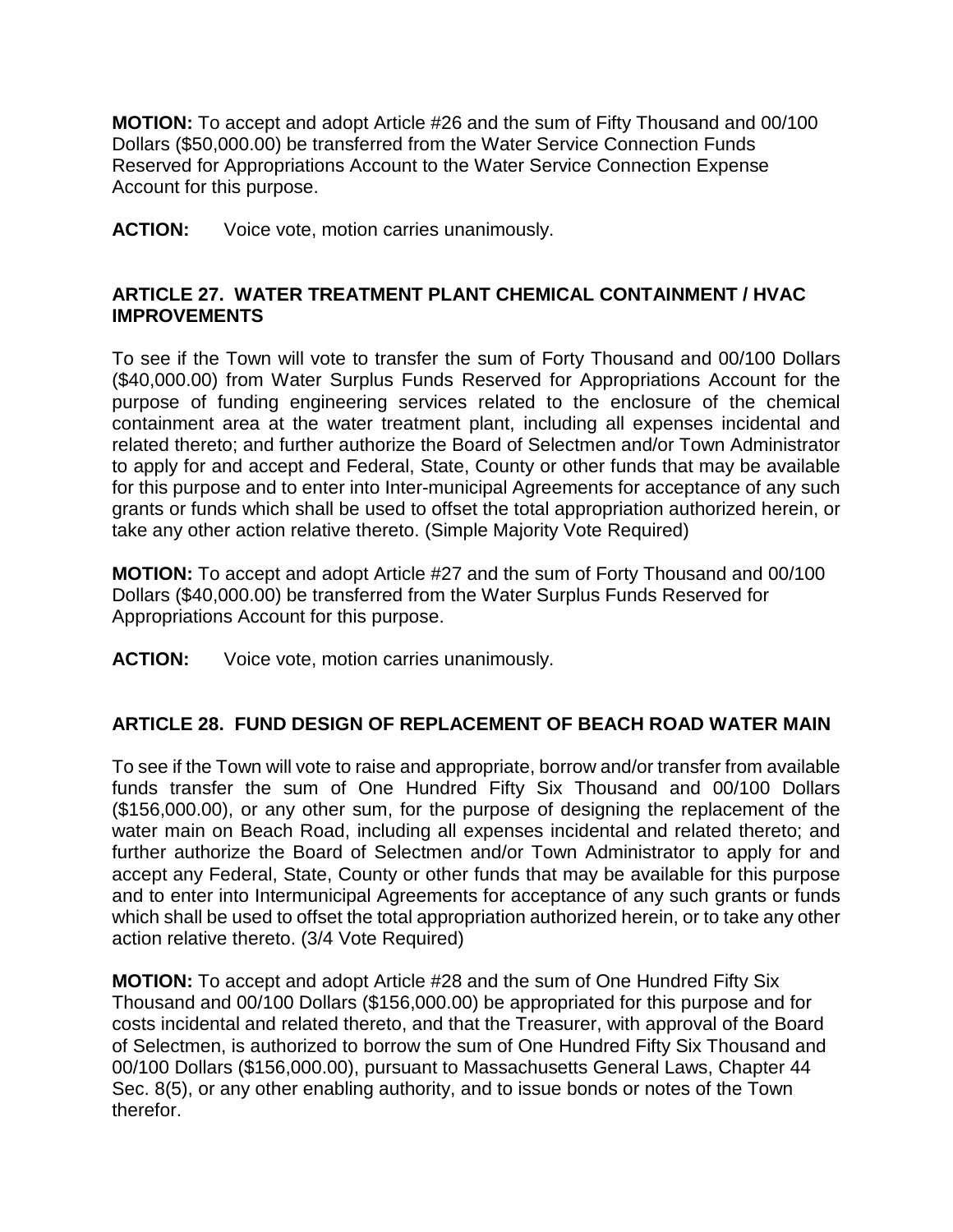#### **ACTION:** Voice vote, motion carries unanimously.

### **ARTICLE 29. ACCEPT TRANSPORTATION BOND BILL FUNDS**

To see if the Town will vote to authorize the Board of Selectmen to accept and enter into a contract for the expenditure of any funds allocated or to be allocated from year to year by the Commonwealth of Massachusetts and/or Barnstable County for the construction, reconstruction and improvements of roads and bikeways within the Town of Orleans, or to take any other action relative thereto. (Simple Majority Vote Required)

**MOTION:** To accept and adopt Article #29 and that said funds and their earned interest shall be expended to repair and resurface certain Town roads under the direction of the Board of Selectmen.

**ACTION:** Voice vote, motion carries unanimously.

### **ARTICLE 30. HOLD STATE HARMLESS FOR WORK**

To see if the Town will vote to assume liability in the manner provided by Section 29 of Chapter 91 of the General Laws, as most recently amended by Chapter 5 of the Acts of 1955, for all damages that may be incurred by work to be performed by the Massachusetts Department of Environmental Management for the improvement, development, maintenance and protection of tidal and non-tidal rivers and streams, harbors, tide-waters, foreshores and shores along a public beach, in accordance with Section 11 of Chapter 91 of the General Laws and authorize the Selectmen to execute and deliver a bond of indemnity therefore to the Commonwealth, or to take any other action relative thereto. (Simple Majority Vote Required)

**MOTION:** To accept and adopt Article #30 as printed in the warrant.

**ACTION:** Voice vote, motion carries unanimously.

#### **ARTICLE 31. AUTHORIZATION TO SELL SURPLUS EQUIPMENT & ACCEPT GIFTS**

To see if the Town will vote to authorize the Town Administrator to dispose of surplus supplies and equipment under such terms and conditions as the Town Administrator deems advisable, provided all proceeds from any such disposition are returned to the General Fund, Water Surplus Fund or Reserve for Appropriation account where applicable and to accept any gift items that may be given to the Town on behalf of the citizens of Orleans, or to take any other action relative thereto.

(Simple Majority Vote Required)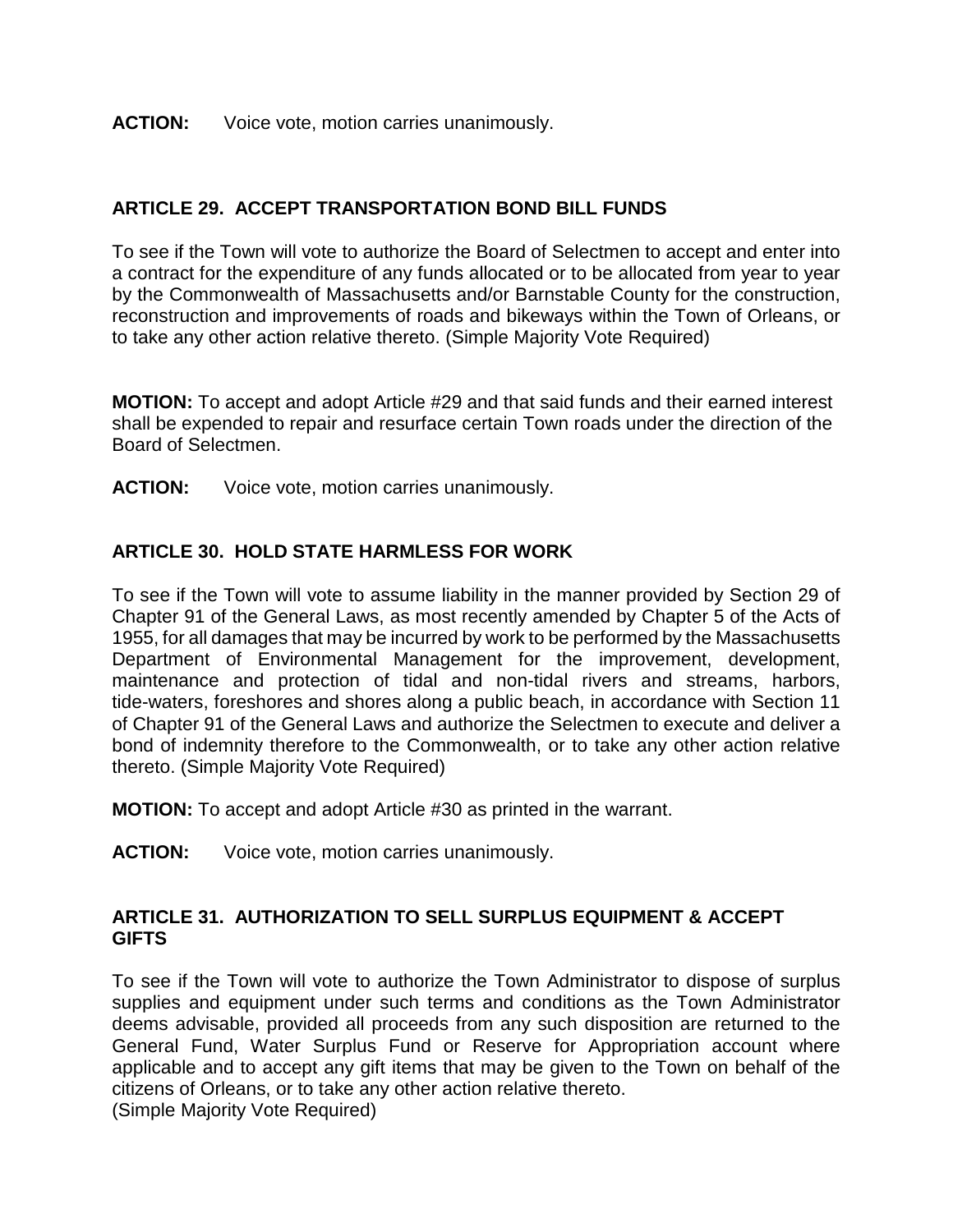**MOTION:** To accept and adopt Article #31 as printed in the warrant.

**ACTION:** Voice vote, motion carries unanimously.

## **ARTICLE 32. ADOPT M.G.L. CH. 44, SECTION 53E ½ - REVOLVING ACCOUNTS**

To see if the Town will vote to authorize the establishment of the following Revolving Accounts, in accordance with Massachusetts General Law Chapter 44, § 53E ½;

- 1) The Home Composting Bin/Recycling Containers Account, said account not to exceed Fifteen Thousand and 00/100 Dollars (\$15,000.00). The Account will be used to purchase additional composting bins and recycling containers. Said funds to be spent under the direction of the department manager and the Town Administrator.
- 2) The Council on Aging Account, said account not to exceed Sixty Thousand and 00/100 Dollars (\$60,000.00). Monies on hand in the Account will be used to fund programs, class instructor fees, fees for reservations and tickets related to trips and functions, and an annual volunteer appreciation function. All funds to be spent under the direction of the department manager and the Town Administrator.
- 3) The Council on Aging Transportation Account, said account not to exceed Twenty Thousand and 00/100 Dollars (\$20,000.00). The Account will be used to fund driver salaries, vehicle maintenance and other necessary expenses related to the transportation program. Said funds to be spent under the direction of the department manager and the Town Administrator.
- 4) The Conservation Properties Account, said account not to exceed Twenty Five Thousand and 00/100 Dollars (\$25,000.00). The Account will be used to pay utility bills and other necessary expenses associated with the rental of the Town owned properties under the jurisdiction and control of the Conservation Commission. Said funds to be spent under the direction of the Conservation Commission and the Town Administrator.
- 5) The Seasonal Housing Properties Account, said account not to exceed Thirty Thousand and 00/100 Dollars (\$30,000.00). The Account will be used to pay utility and other necessary expenses associated with the rental of the property on Wildflower Lane and the former Hubler property located on Beach Road. Said funds to be spent under the direction of the department manager and the Town Administrator.
- 6) The Cultural Council Awards Account, said account not to exceed Two Thousand and 00/100 Dollars (\$2,000.00). The Account will be used for awarding of cash prizes for participants and reception expenses for special art gallery showings. Said funds to be spent under the direction of the Cultural Council and the Town Administrator.
- 7) The H.K. Cummings Collection Account, said account not to exceed Five Thousand and 00/100 Dollars (\$5,000.00). The account will be used for costs associated with reproduction and digitization of prints. Said funds to be spent under the direction of the department manager and the Town Administrator.
- 8) The Community Building Account, said account not to exceed Twenty Thousand and 00/100 Dollars (\$20,000.00). The Account will be used to pay utility and other necessary expenses associated with the rental of the property at 44 Main Street.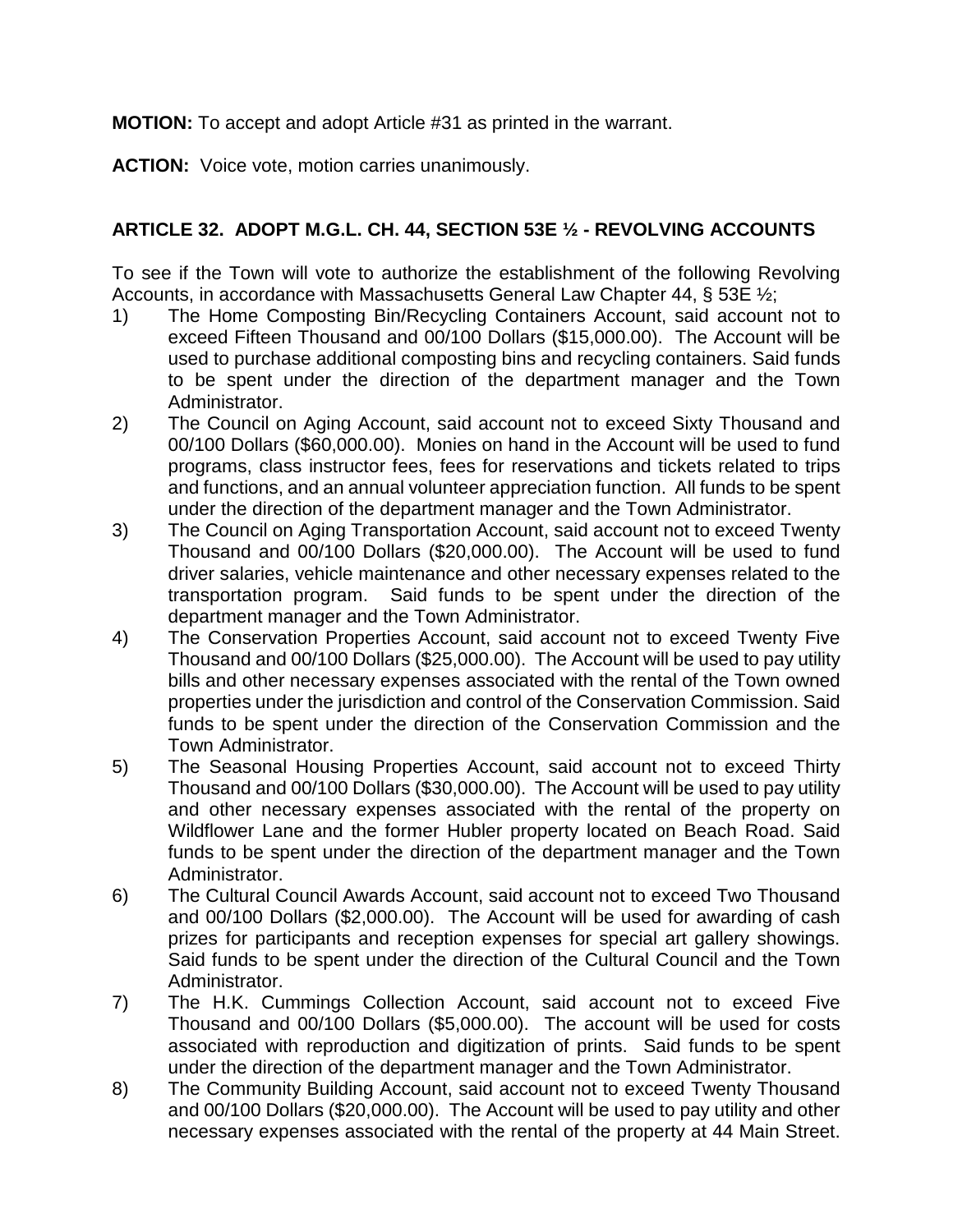Said funds to be spent under the direction of the department manager and the Town Administrator.

Or to take any other action relative thereto to. (Simple Majority Vote Required)

**MOTION:** To accept and adopt #32 as printed in the warrant and that the Revolving Accounts as set forth in the article be established in accordance with Massachusetts General Laws Chapter 44, Section 53E ½.

**ACTION:** Voice vote, motion carries unanimously.

### **ARTICLE 33. ADOPT M.G.L. CH. 44, §53F ¾, ESTABLISH PEG ACCESS AND CABLE RELATED FUND**

To see if the Town of Orleans will accept General Laws Chapter 44, Section 53F¾, which establishes a special revenue fund known as the PEG Access and Cable Related Fund, to reserve cable franchise fees and other cable-related revenues for appropriation to support PEG access services and oversight and renewal of the cable franchise agreement, the fund to begin operation for fiscal year 2017, which begins on July 1, 2016, or take any other action relative thereto. (Simple Majority Vote Required)

**MOTION:** To accept and adopt Article #33 and that the Town of Orleans accept General Laws Chapter 44, Section 53F<sup>3</sup>/<sub>4</sub>, which establishes a special revenue fund known as the PEG Access and Cable Related Fund, to reserve cable franchise fees and other cable-related revenues for appropriation to support PEG access services and oversight and renewal of the cable franchise agreement, the fund to begin operation for fiscal year 2017, which begins on July 1, 2016.

**ACTION:** Voice vote, motion carries unanimously.

### **ARTICLE 34. ADOPT M.G.L. CH. 71, § 16B, ASSESSMENT FORMULA – NAUSET REGIONAL SCHOOLS**

To see if the Town will vote to accept the provisions of Massachusetts General Law Chapter 71, § 16B, which would reallocate the sum of the member towns' contribution to the Nauset Regional School District in accordance with the Regional Agreement rather than the Education Reform Formula, so-called, or to take any other action relative thereto. (Simple Majority Vote Required)

**MOTION:** To accept and adopt Article #34 as printed in the warrant.

**ACTION:** Voice vote, motion carries unanimously.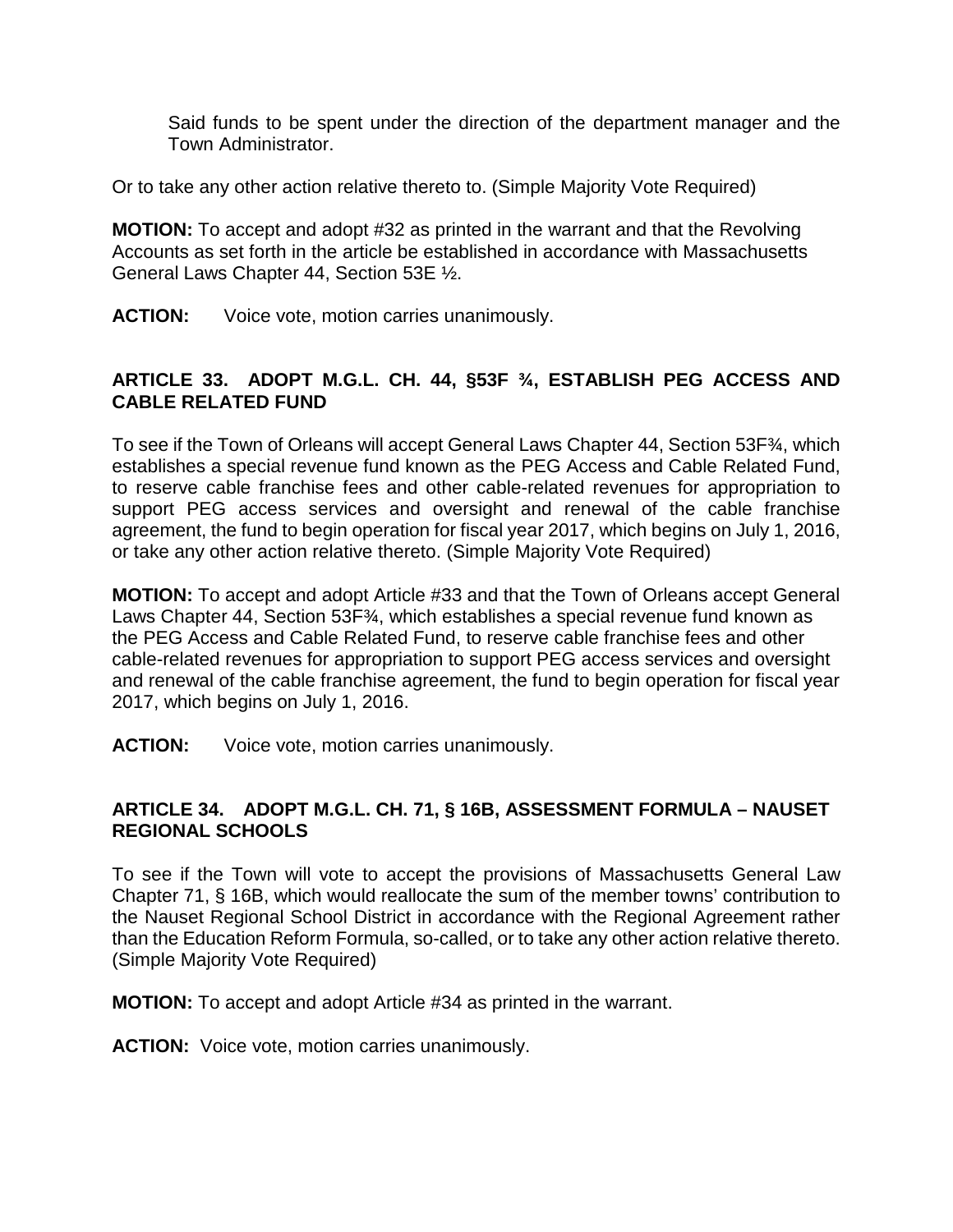### **ARTICLE 35. AMEND CH. 40, PERSONNEL BYLAW, CLASSIFICATION / COMPENSATION PLANS**

To see if the Town will vote to approve a 2% cost of living wage increase for the period of July 1, 2016 to June 30, 2017 (FY17) for those employees who are covered by the current Personnel Bylaw Compensation Plans and those employees covered by individual contracts and employment agreements; and to amend pay plan B by adding one position and by moving toward consistency with state minimum wage rates; or take any action relative thereto. (Simple Majority Vote Required)

**MOTION:** To accept and adopt Article #35 as printed in the warrant.

**ACTION:** Voice vote, motion carries unanimously.

### **ARTICLE 36. ADD GENERAL BYLAW CH. 52 – NAMING / DEDICATION OF TOWN PROPERTY**

To see if the Town will vote to amend the General Bylaws by adding a new Chapter 52, Naming/Dedication of Town Property, to read as follows: 52-1. Purpose.

This by-law is enacted for the purpose of preserving the history of the Town by insuring that in naming, renaming or otherwise designating public buildings and public lands, the Town seeks to recognize individuals and/or events of significance to local history.

52-2**.** Definitions

- A. "Designate" the act of calling by a distinctive title, term or expression any public buildings or public lands as defined in this by-law.
- B. "Name" a word or phrase that constitutes the distinctive designation of any public buildings or public lands as defined in this by-law.
- C. "Rename" the act of re-designating any public buildings or public lands as defined in this by-law.
- D. "Public Building" any structure, edifice or other facility owned or maintained by the Town of Orleans.
- E. "Public Land" any real property owned or maintained by the Town of Orleans.

#### 52-3. Procedure

- A. The naming, renaming or other designation of any public building or public land shall be by a two-thirds majority vote of Town Meeting.
- B. Any proposed name or designation of any public building or land shall be submitted to the Orleans Historical Commission for its review and recommendation as to the historic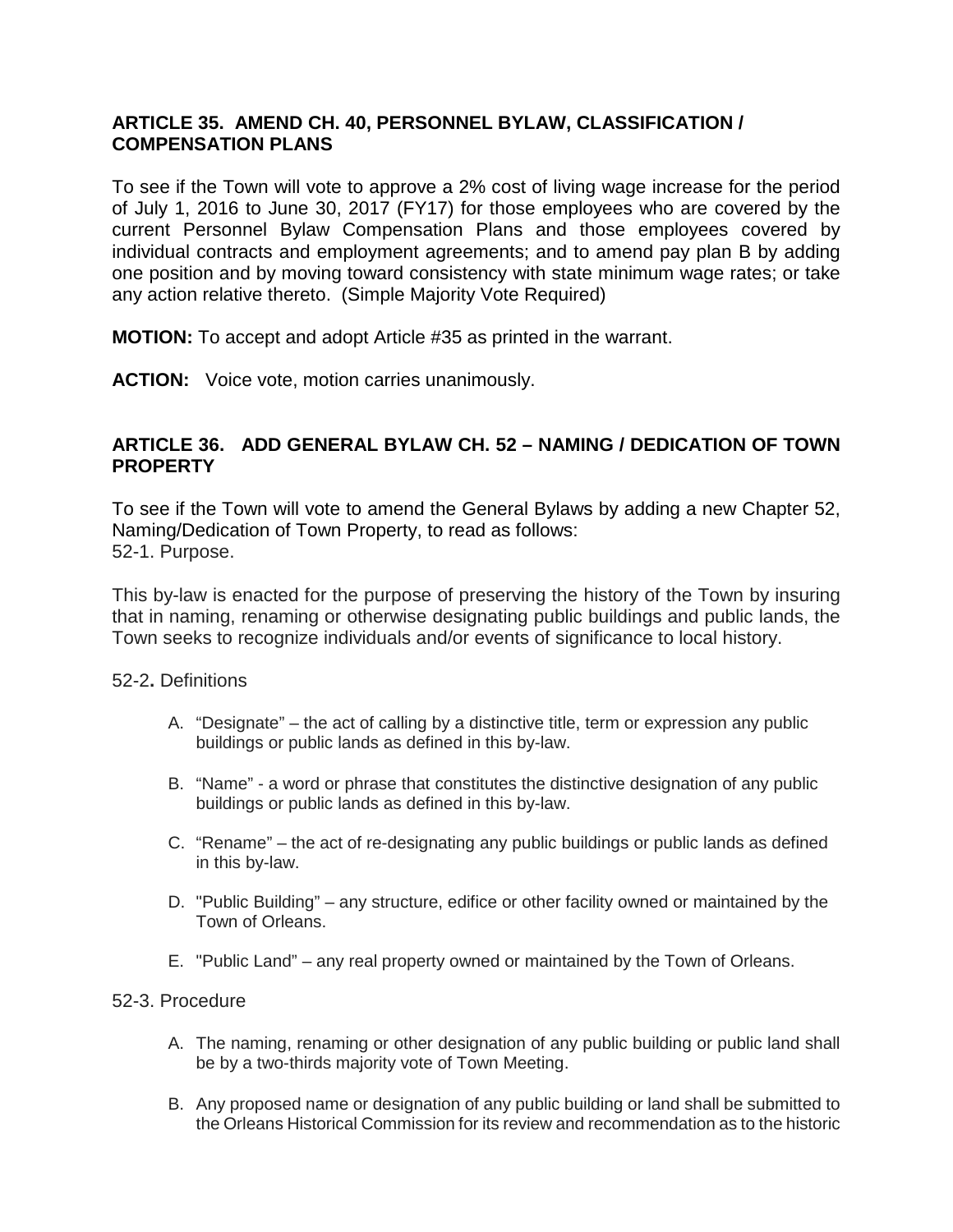significance of the proposed name or designation. The Orleans Historical Commission shall forward its recommendation to the Town Meeting.

or to take any other action relative thereto. (Simple Majority Vote Required)

**MOTION:** To accept and adopt Article #36 as printed in the warrant.

**ACTION:** Voice vote, motion carries unanimously.

### **PROCEDURAL MOTION TO NOMINATE TEMPORARY MODERATOR**

Jon Fuller nominated David Lyttle to serve as Temporary Moderator for the consideration of Article #7, Amend General Bylaw Ch. 122, Outdoor Lighting. (Simple Majority Vote Required)

**ACTION:** Voice vote, motion carries unanimously.

David Lyttle is sworn in as Temporary Moderator by Cynthia May, Town Clerk.

### **ARTICLE 37. AMEND GENERAL BYLAW CHAPTER 122 – OUTDOOR LIGHTING**

**Bold underline** = new language strikethrough = language removed

Chapter 122 OUTDOOR LIGHTING

§ 122-1. Purpose.

The regulation of outdoor lighting is intended to: enhance public safety and welfare by providing for adequate and appropriate outdoor lighting, provide for lighting that will complement the character of the town, reduce glare, encourage energy savings, and minimize light trespass onto other properties.

§ 122-2. Applicability.

The requirements of this bylaw shall apply to outdoor lighting on lots and parcels in all districts but shall not apply to: one- and two-family dwellings on lots on which they are the principal use, or streetlighting, seasonal holiday lighting, public athletic fields, light fixtures with a lighting output of less than 1,200 lumens (75 wattage incandescent lighting or equal), lights that control traffic, or for public safety on streets and ways. Municipal facilities shall comply with this bylaw except as required for emergency services and public safety.

§ 122-3. Definitions.

As used in this section, the following terms shall have the meanings indicated: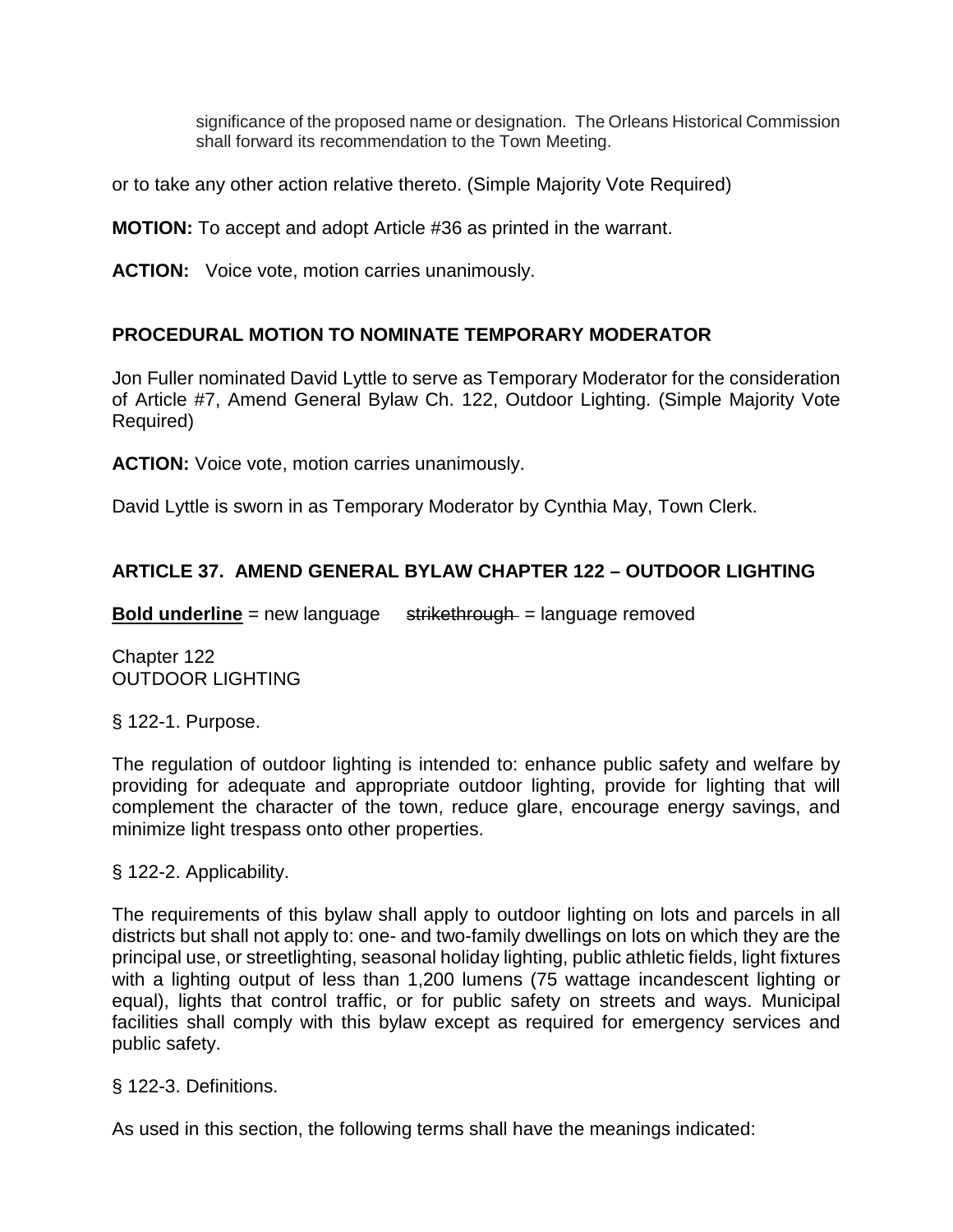FULLY SHIELDED LIGHT FIXTURE — A light fixture closed at the top with shielding so that the lower edge of the shield is at or below the center line of the light source or lamp so as to minimize the light rays emitted above the horizontal plane.

GLARE — Light emitted from a lamp with an intensity great enough to produce a reduction in a typical viewer's ability to see.

HEIGHT OF THE LIGHT FIXTURE — The vertical distance from the finished grade of the ground directly below the light fixture to the lowest point of the lamp of the light fixture.

LAMP — A bulb **or other device that emits light**, which is a component of a light fixture. It consists of an outer glass envelope and a metal base enclosing a filament or arc tube and electrodes.

LIGHT FIXTURE — A lighting device that may be secured to a wall, ceiling, pole, or post and is used to hold one or more lamps. Lighting fixtures are designed to distribute the light, to position and protect the lamp(s), and to connect the lamp(s) to the electrical power supply.

LIGHT TRESPASS — The shining of direct light produced by a light fixture onto an abutting lot, parcel, or street.

§ 122-4. Control of glare and light trespass.

- A. To the greatest extent feasible, all light fixtures shall be equipped with whatever shielding, lenses, or cutoff devices are required to eliminate light trespass onto any street or abutting lot or parcel and to minimize glare to persons on any street or abutting lot or parcel.
- B. All light fixtures, regardless of their intended use or mounting configuration, shall be fully shielded, and directed downward. Downward direction may be waived by the Building Commissioner when illuminating architectural features such as building sections, spires, American flags, or landscaping features, provided efforts are made to minimize glare.
- C. All light fixtures shall also be positioned on the site so as to direct light into the site, lot or parcel and away from the property boundaries of the site and away from abutting properties.

§ 122-5. Pole height.

- A. Wherever outside light fixtures are proposed for parking areas, the height of the light fixture, including the pole, base and light fixture itself shall not exceed 20 feet in height.
- B. Wherever outside light fixtures are proposed for walkway lighting, the height of the light fixture, including the pole, base and light fixture itself shall not exceed 12 feet in height.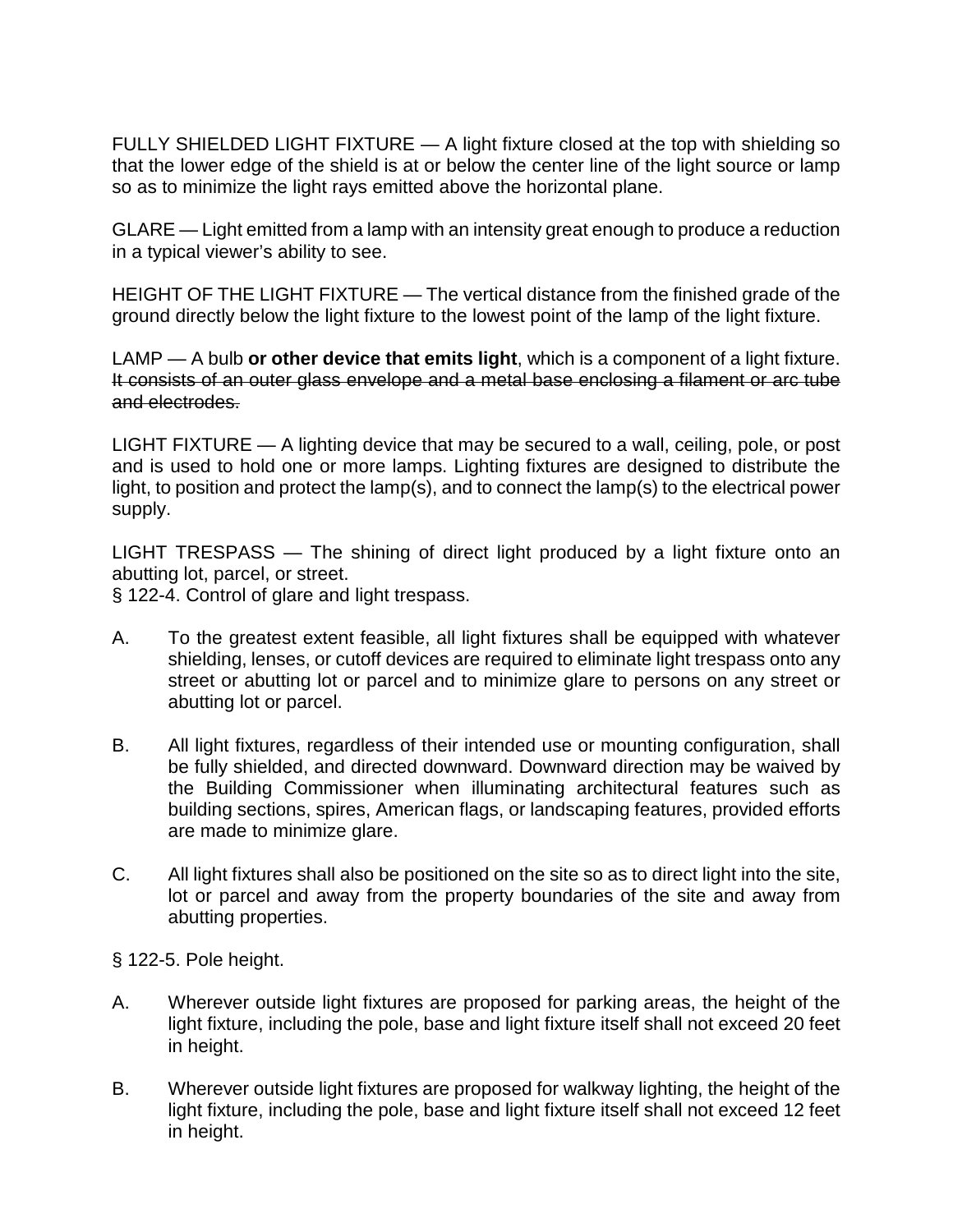- C. Wherever outside light fixtures are proposed for walls or building surfaces, the height of the light fixture, including the light fixture itself, shall not exceed 12 feet in height.
- D. Wherever outside light fixtures are proposed for accenting architectural features of building surfaces, the height of the light fixture shall be exempt from the height requirements, provided the light fixture is in compliance with all provisions of this bylaw.

§ 122-6. Compliance.

When an existing outdoor lighting fixture is being modified, extended, expanded, or added to, the outdoor lighting fixture shall be subject to this section. All other outdoor lighting fixtures must come into conformance with this section within 5 years of its effective date.

§ 122-7. Severability.

The invalidity of any section or provision of this chapter shall not invalidate any other section or provision hereof.

§ 122-8. Enforcement.

This bylaw shall be enforced by the Building Commissioner, or his designee.

§ 122-9. Appeals.

- A. A Lighting Review Committee is hereby created and shall consist of three members appointed by the Board of Selectmen, or in the alternative the Board of Selectmen may designate the Architectural Review Committee, as set forth in § 164-33.1B of the Town of Orleans Zoning Bylaw, as the Lighting Review Committee. The Committee shall have the power to hear and decide appeals from orders or decisions of the Building Commissioner in accordance with § 122-9B.
- B. Any order or decision of the Building Commission made in the administration of this bylaw, may be appealed by any person aggrieved, to the Lighting Review Committee. Any such appeal shall be taken within thirty (30) days from the date of the decision or order which is being appealed by filing a notice of appeal, specifying the grounds thereof, in the office of the Town Clerk with a copy in the office of the Building Commissioner. The Lighting Review Committee shall hold a public hearing on any such appeal within thirty (30) days from the date of filing.

The Lighting Review Committee shall cause notice of the public hearing to be published once in a newspaper of general circulation in the Town of Orleans at least seven (7) days before the hearing. All hearings of the Committee shall be open to the public. The decision of the Committee shall be made within fifteen (15) days of the close of the public hearing and within seven days filed in the Office of the Town Clerk with a copy sent to the petitioners. In exercising the powers granted by this section, the Committee may make orders or decisions, reverse or affirm in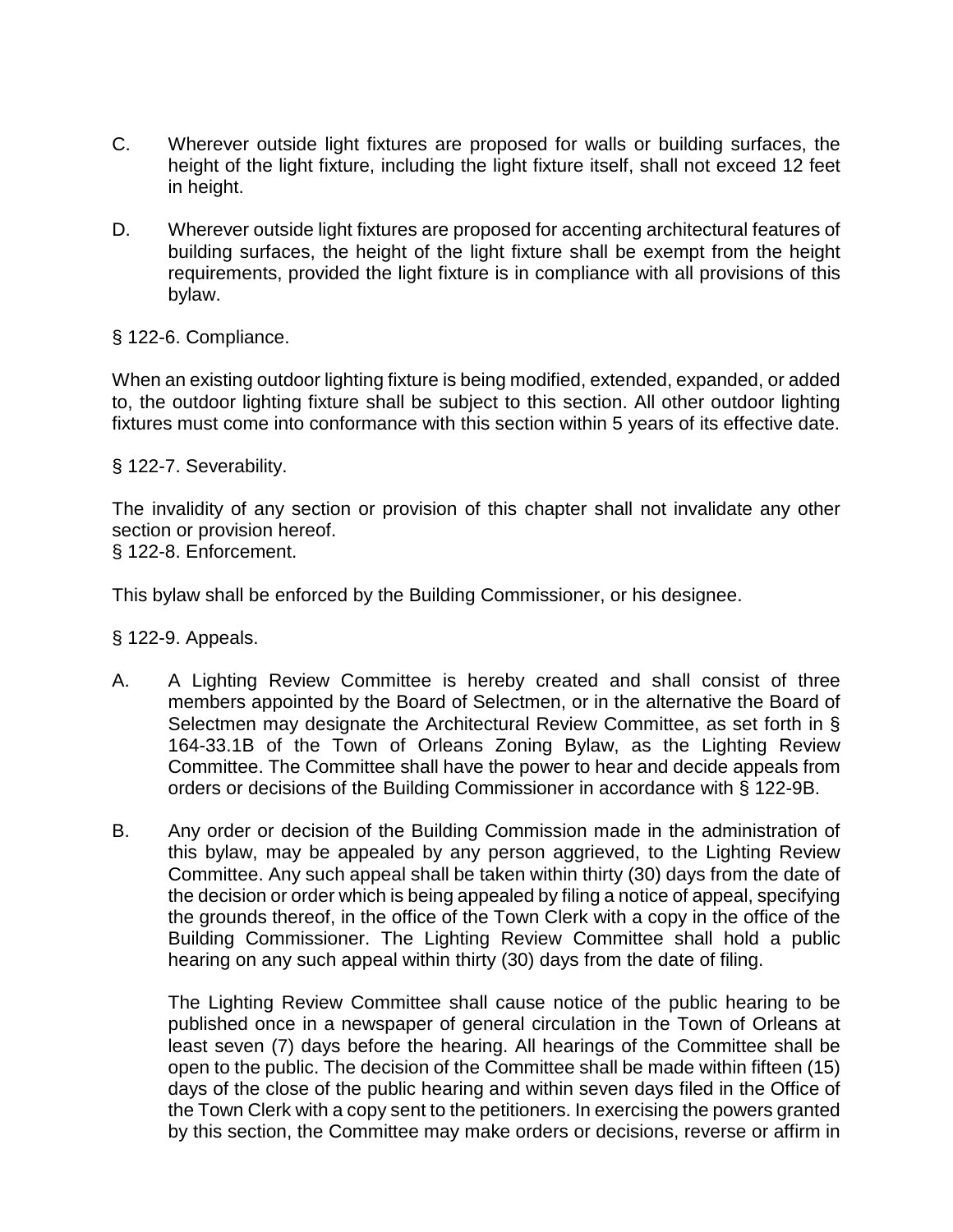whole or in part, or modify any order of decision, and to that end shall have all the powers of the Building Commissioner.

**An applicant may appeal for a variance from the requirements of this section. The Lighting Review Committee may not grant such relief unless it makes findings on each of the criteria below:**

- **1. That strict compliance with the bylaw creates an undue hardship on the applicant;**
- **2. That the relief sought is uncommon and not generally applicable to other properties which must comply with the section;**
- **3. That the proposed lighting will comply with the purpose of the bylaw; and**
- **4. That the relief is the least reasonably necessary.**

or to take any other action relative thereto. (Simple Majority Vote Required)

**MOTION:** To accept and adopt Article #37 as printed in the warrant.

**ACTION:** Voice vote, motion carries unanimously.

## **ARTICLE 38. AMEND ZONING BYLAW SECTION 164-4. Definitions and SECTION 164-21. Schedule of Lot, Yard and Bulk Requirements**

**Bold underline** = new language strikethrough = language removed

To see if the Town will vote to amend Section 164-4, Definitions, by amending the section as follows:

### **§164-4 Definitions**

Accessory Dwelling:A subsidiary dwelling unit created within, **detached from**, or on an extension to an existing single-family dwelling.

And further, to amend Section 164-21, Schedule of Lot, Yard, and Bulk Requirements to read as follows:

## **§164-21 Schedule of Lot, Yard and Bulk Requirements**

B. Building Separation. Any building intended for human habitation, except in licensed boys' and girls' camps, shall be separated from any other such building on the same lot by a distance equal to two  $(2)$  times the required side yard unless connected with a solid roofed structure with a permanent floor to create usable space fit for occupancy or access between the two buildings.

or to take any other action relative thereto. (2/3 Vote Required)

**MOTION:** To accept and adopt Article #38 as printed in the warrant.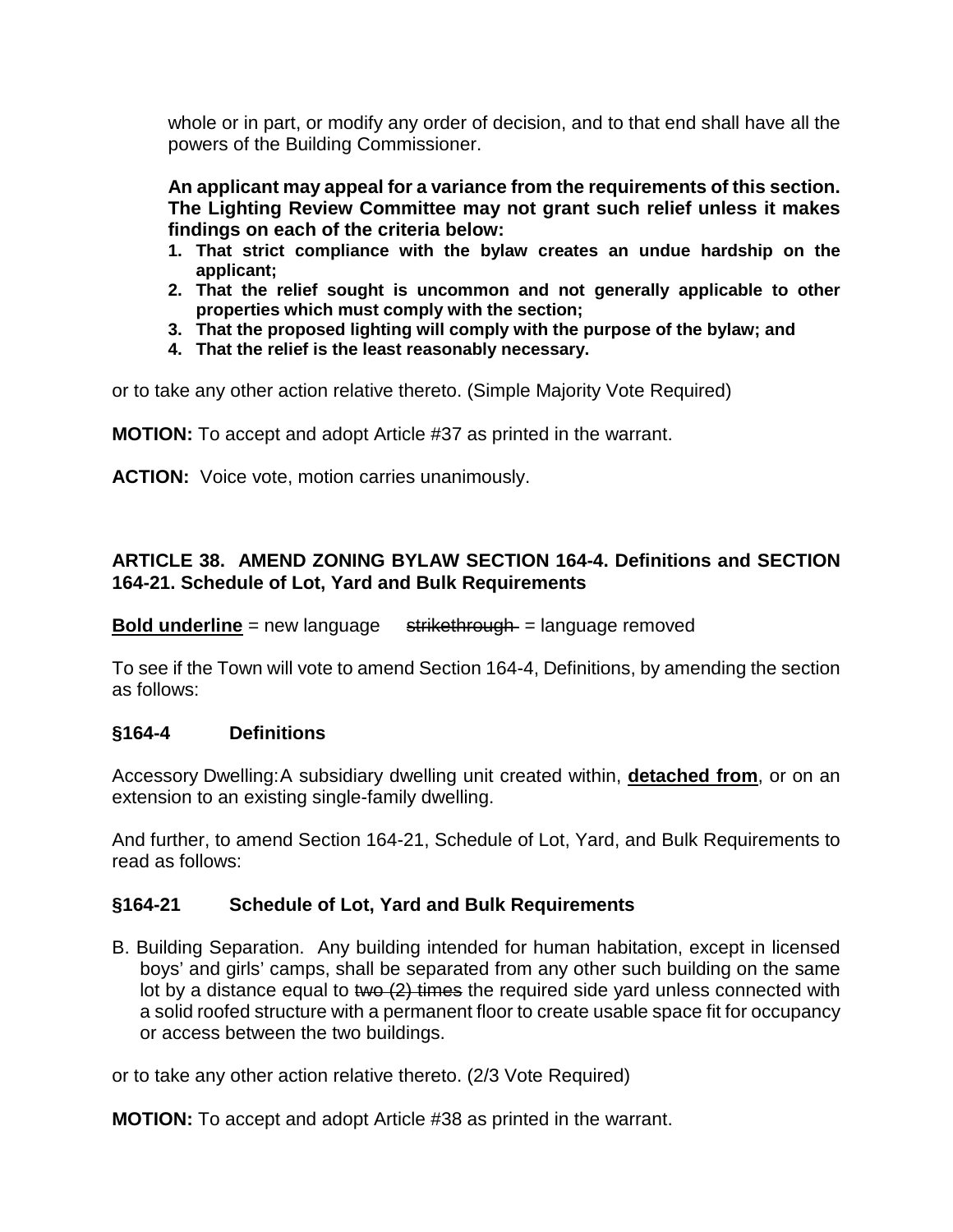### **PLANNING BOARD REPORT**

The Planning Board held a public hearing on January 26, 2015. 12 people were in attendance. The Board received one comment in favor and none opposed to this amendment. The Planning Board voted 5-0-0 in favor of the amendment. The Board of Selectmen and Finance Committee were also unanimous.

This article is intended to increase flexibility in the allowance of Accessory Dwellings. Accessory dwellings are small dwelling units that may serve a family need or provide entry level, low-cost housing for those with limited means.

Under the existing bylaw, accessory dwellings are permitted under certain conditions:

- The building lot must contain at least 40,000 s.f. of buildable upland, ie. a conforming lot.
- Dwelling size is limited to 800 s.f. in floor area;
- The septic system must be adequate;
- Either the primary dwelling or the accessory unit must be occupied by the owner, and the other unit rented on an annual basis.

Problem – Definition of an accessory dwelling is a unit "created within or on an extension to an existing single-family dwelling." This means the unit must be part of the primary dwelling. This prohibits the use of a separate building or garage for apartment use.

The number of accessory dwellings permitted each year is 2-3 on average. It is believed that the requirement that a unit be part of the primary dwelling is a substantial inhibitor to accessory dwellings.

Response – The article would to allow accessory dwellings to be detached from the primary residence. Other limitations on these small dwelling units would remain in effect. It is thought that allowing an accessory unit to be detached may lead to more homeowners installing an accessory dwelling, which will help address a critical need for lower cost rental units in the Town.

The proposed amendment also reduces the setback requirement for habitable dwellings on a single lot from 2 times the required side setback to a distance equal to the side setback. In Residential Districts, the setback is 25 feet. This change has been reviewed by the Fire Chief.

The Planning Board respectfully requests your approval of this article.

**ACTION:** Voice vote, motion carries unanimously.

### **ARTICLE 39. AMEND ZONING BYLAW SECTION 164-31, APARTMENT DEVELOPMENT**

**Bold underline** = new language strikethrough = language removed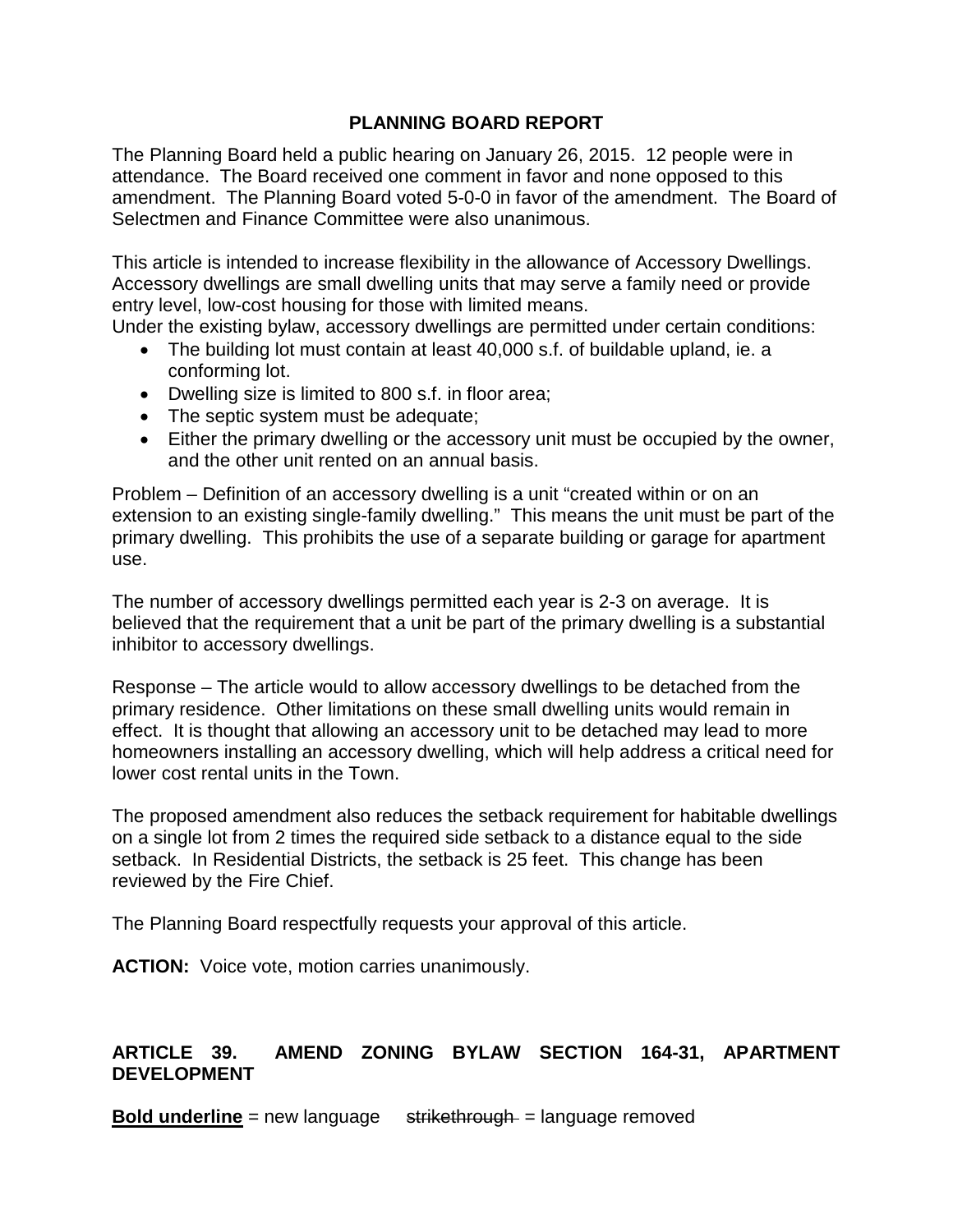To see if the Town will vote to amend the Zoning Bylaws, Section 164-31. Apartment Development to read as follows:

## **§164-31 Apartment Development**

- A. Applicability.Apartments may be developed only in districts as provided in §164-13. A special permit for apartments, shall be granted only in accordance with Subsections B through D of this section and only upon these findings being made by the Board of Appeals:
	- (1) By virtue of its sponsorship, financing, or design, the housing will serve an important unmet housing need of the community, such as the need of area residents for year-round housing, and there is enforceable assurance that the housing will continue to meet such need for at least twenty (20) years.
	- (2) The housing will not adversely affect business operation on that or other premises within the district or be detrimentally affected by such uses.
- B. Lot Area**.** Minimum lot area shall equal sixty thousand (60,000) square feet contiguous buildable upland area, **except in the Village Center District, where minimum lot area shall equal twenty thousand (20,000) square feet contiguous buildable upland area**. Seven Thousand (7,000) square feet of contiguous buildable upland area shall be provided per dwelling unit, except that in the Rural Business District fourteen thousand (14,000) square feet of contiguous buildable upland area shall be provided per dwelling unit. Alternatively, in each structure in which the floor area devoted to dwellings is less than that devoted to business, minimum lot area shall equal three thousand five hundred (3,500) square feet contiguous buildable upland area per dwelling unit, plus the area covered by the building, plus the area required for parking servicing the business use.
- C. Other Dimensional Requirements.The normally applicable district frontage, yard, and building height requirements shall be observed.
- D. Design Requirements**.** No structure shall contain more than twelve (12) dwelling units. No dwelling unit shall have its lowest floor below grade at its entire perimeter.
- E. No Special Permit shall be issued by the Zoning Board of Appeals for an apartment or other multi-family housing development where the density exceeds two (2) units per acre of buildable upland area unless the Board of Health certifies that the septic system is designed to achieve an effluent nitrogen concentration of 19 milligrams per liter (mgl) or less, as measured at the discharge.

or to take any other action relative thereto. (2/3 Vote Required)

**MOTION:** To accept and adopt Article #39 as printed in the warrant.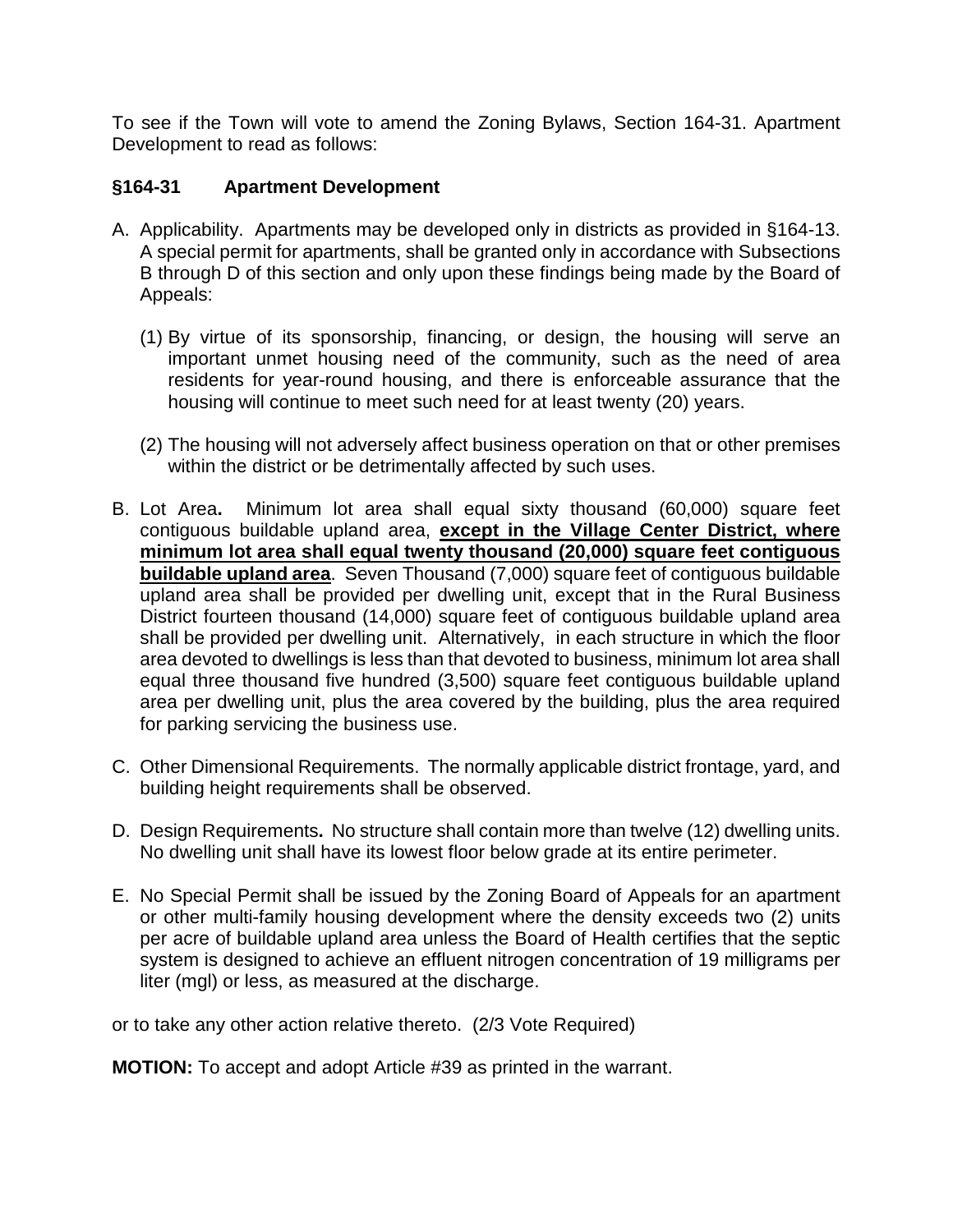## **PLANNING BOARD REPORT**

The Planning Board held a public hearing on January 26, 2016. 12 people were in attendance. The Board received no comments in favor of or opposed to this amendment. The Planning Board voted 5-0-0 in favor of the amendment. The Board of Selectmen and Finance Committee were also unanimous.

This article would allow smaller lots in the Village Center District to be used for residential apartments.

Apartment development is presently allowed in the Village Center by Special Permit from the Zoning Board of Appeals. The Orleans Comprehensive Plan and the Village Center Vision Statement both recommend that the Village Center has a strong residential component. This is the area of the Town where additional density is thought to be appropriate and desirable. The Village Center provides access to shops and services, has public transit stops, and the business climate will improve if more people live in the village.

The density currently permitted under the bylaw is approx. 6 units per acre for an apartment project, with an allowance for 12 units per acre in a mixed commercial and residential development.

PROBLEM

The bylaw contains several dimensional and design requirements that must be met in order to obtain approval for an apartment development. Of note, minimum lot size required for apartments is 60,000 s.f. of land area. While there are 13 parcels in the Village Center that meet the minimum size requirement, most of the lots are either fully utilized or otherwise constrained by existing business development. There are few lots that could reasonably be developed for apartment use.

Therefore, under current regulations, it is unlikely that very many apartments will be added to the Village Center.

### RESPONSE

What is proposed is to reduce the minimum lot size for apartments to 20,000 s.f. from the existing 60,000 s.f. This would allow more parcels to be developed for exclusively residential purposes. There are an additional 24 lots that would qualify to apply for a SP.

Under this proposal, all the same rules would apply for an apartment development – Density is the same, SP still required, with abutter notification and public hearing. The rationale for the change:

- A healthy residential sector makes for a more vibrant and active downtown.
- There is a need for additional housing units in the Village Center
- Section 164-32 of the Bylaw already allows DWELLINGS IN COMMERCIAL STRUCTURES, by right, up to 4 units. The mixed use requirement appears to be a disincentive, so allowing basically the same number of dwelling units through the Apartment Development section makes sense.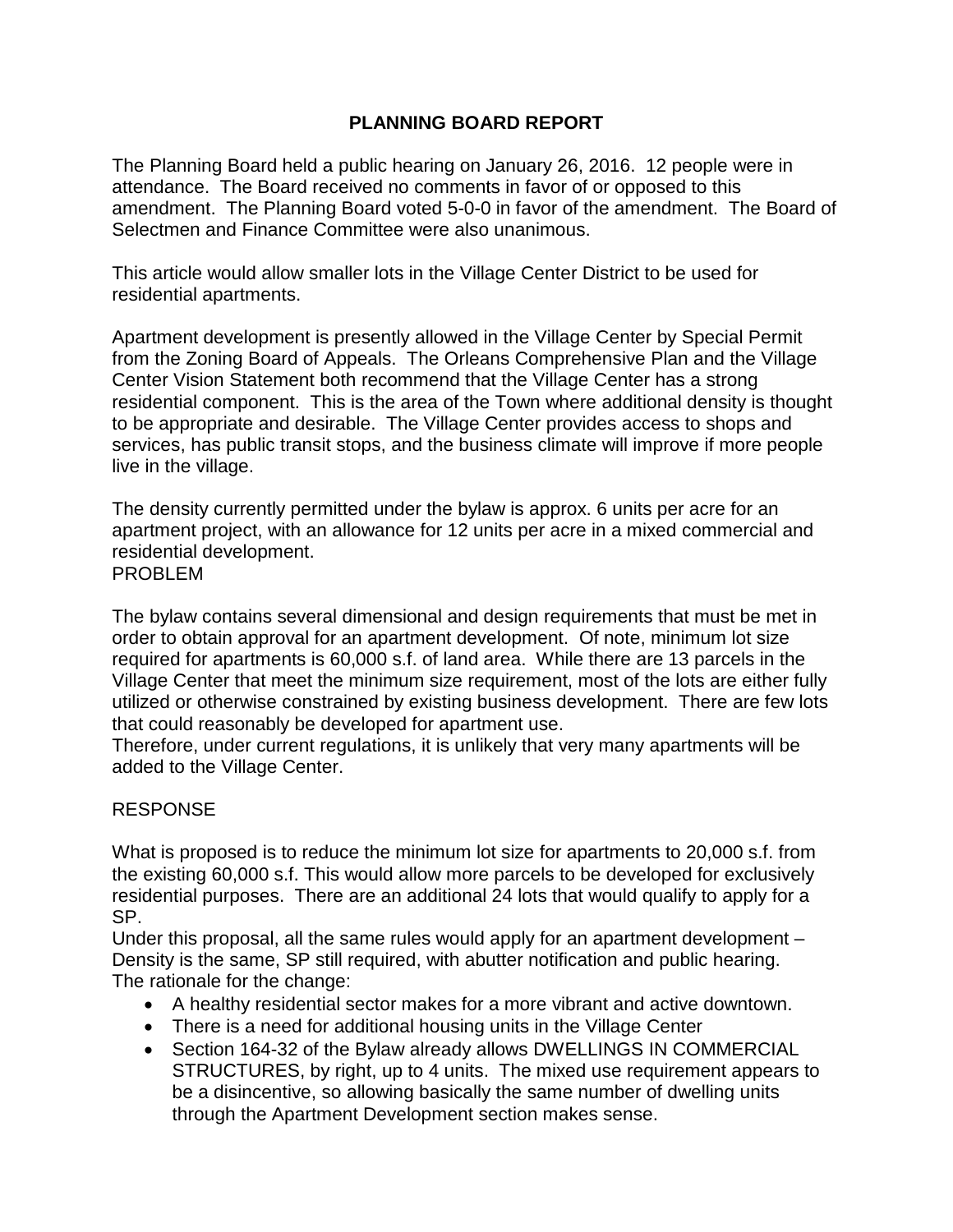• Orleans has more commercially zoned property than is needed to serve future residents, based on a recent buildout study. Allowing some business properties to convert to strictly residential use strengthens remaining commercial property and makes it more viable.

We think this amendment is a positive step to improve the vitality of the Village Center, and we ask for your approval. Thank you.

**Motion to Amend** made by Jane Moroney. Amendment determined by Moderator and Town Counsel to be beyond the scope of the article.

**ACTION:** Voice vote, motion carries by the necessary 2/3 majority.

### **ARTICLE 40. AUTHORIZE WATER RATE INCREASE**

To see if the Town will vote, pursuant to the Orleans Code §94-8 A., to authorize the Board of Selectmen to raise the water rates as listed, effective July 1, 2016, or to take any other action relative thereto. (Simple Majority Vote Required)

|                          | Current | Proposed |                      |
|--------------------------|---------|----------|----------------------|
|                          | Rates   | Rates    |                      |
| <b>Basic Service</b>     | \$88.84 | \$95.18  | per thousand gallons |
| 0 to 15,000 gallons      | \$1.88  | \$2.01   | per thousand gallons |
| 15,001 to 30,000 gallons | \$4.64  | \$4.96   | per thousand gallons |
| 30,001 to 50,000 gallons | \$5.97  | \$6.39   | per thousand gallons |
| Over 50,000 gallons      | \$7.23  | \$7.74   | per thousand gallons |

**MOTION:** To accept and adopt Article #40 as printed in the warrant.

**ACTION:** Voice vote, motion carries unanimously.

## **ARTICLE 41. AUTHORIZE DEEDS / EASEMENTS FOR 17 HERRING BROOK WAY**

To see if the Town will vote to authorize the Board of Selectmen to execute and deliver a release deed of all the Town's right, title and interest, if any, in a certain parcel of land located at 17 Herring Brook Way, as shown on a plan of land labeled "Release Deed, April 7, 2016," a copy of which is on file in the Office of the Town Clerk (the "Property"), to Anne F. Kilguss, Trustee of the Herring Brook Way Nominee Trust, or her nominee ("Kilguss"), which release deed shall be in exchange for the grant of an easement to the Town from Kilguss for pedestrian access and small boat storage within a portion of the Property, which easement area is shown as "Town of Orleans Easement Area" on a plan entitled "Herring Brook Way Nominee Trust Easement Plan," dated January 27, 2016, a copy of which is on file in the Office of the Town Clerk; and further to authorize the Board of Selectmen to determine the terms, conditions and form of any such Easement and to take any and all actions necessary to consummate the exchange of interests in the Property, or to take any other action relative thereto. (Simple Majority Vote Required)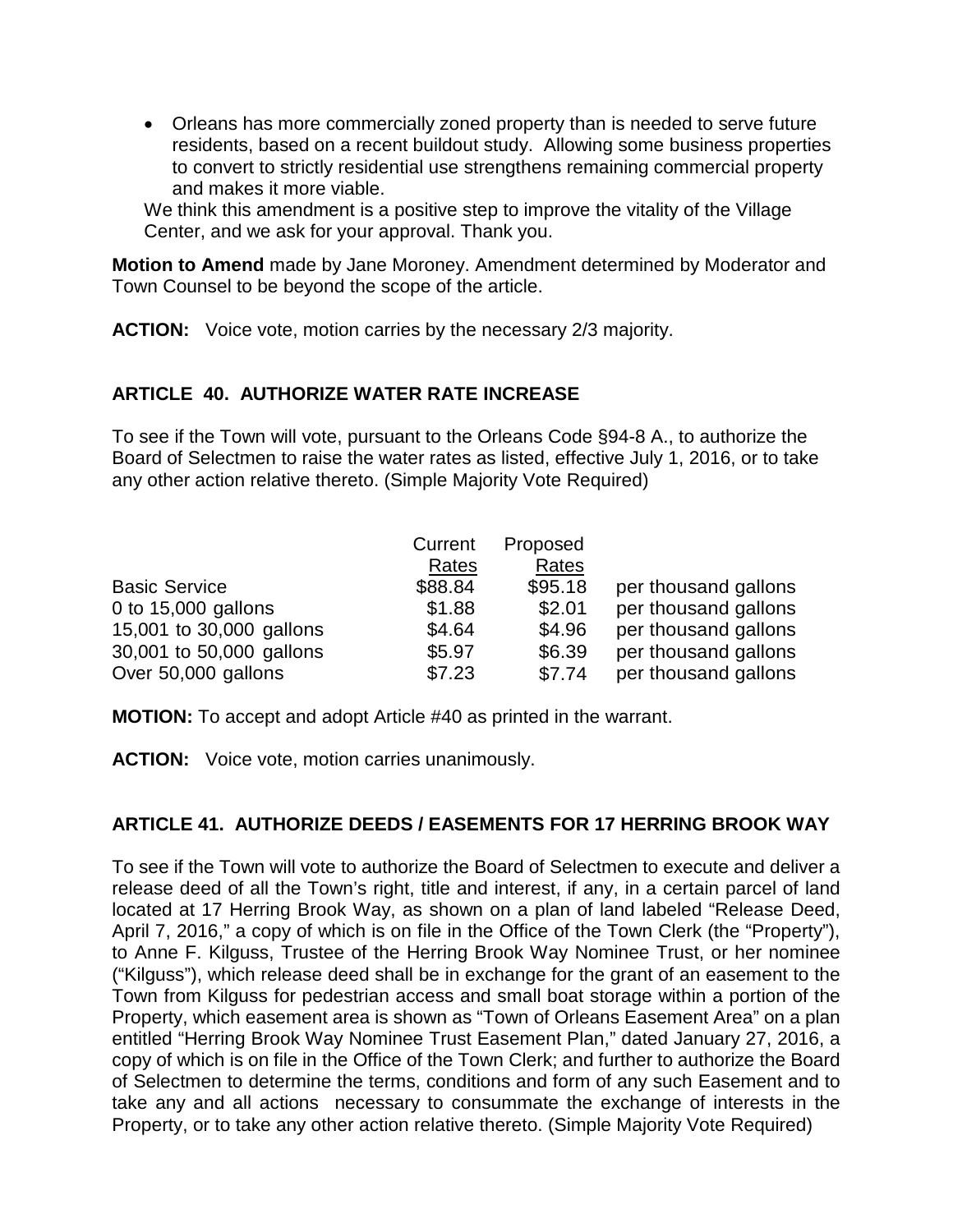**MOTION:** To accept and adopt Article #41 as printed in the warrant.

**ACTION:** Voice vote, motion carries unanimously.

### **ARTICLE 42. GRANT EASEMENT FOR INSTALLATION AND MAINTENANCE OF SEWER LINE IN COTTAGE STREET.**

To see if the Town will vote to authorize the Board of Selectmen to grant an easement to the Holbrook Miller Nominee Trust owners of the property located at 10 and 11 Cottage Street, Orleans, MA for the installation and maintenance of an underground sewer line in Cottage Street on such terms and conditions as the Board of Selectmen and the Board of Health deem appropriate, and to further authorize the Board of Selectmen to execute any and all instruments and to take such action as may be necessary on behalf of the Town, or to take any other action relative thereto. (Simple Majority Vote Required)

**MOTION:** To accept and adopt Article #42 as printed in the warrant.

**ACTION:** Voice vote, motion carries unanimously.

## **ARTICLE 43. AUTHORIZE AMENDMENT TO CONSERVATION RESTRICTION AT 22 MAIN STREET**

To see if the Town will vote to authorize and direct the Board of Selectmen to consent to an amendment of the Conservation Restriction on property located at 22 Main Street, Orleans, MA granted by the Snow Realty Trust to the Town of Orleans, through its Conservation Commission, and recorded on January 5, 2001 with the Barnstable Registry District of the Land Court as Document No. 821,302 and recorded with the Barnstable Registry of Deeds in Book 13472 Page 176, said amendment to be pursuant to and consistent with the provisions of Paragraph M of the Conservation Restriction and, further, to authorize the Board of Selectmen and/or the Conservation Commission to negotiate the terms of the amendment and to execute any and all instruments as may be necessary on behalf of the Town, and further to petition the state legislature for special legislation to authorize said amendment to the extent required, or to take any other action relative thereto. (2/3 Vote Required)

**MOTION:** To accept and adopt Article #43 as printed in the warrant.

**ACTION:** Voice vote, motion carries unanimously.

### **ARTICLE 44. AUTHORIZE AND DIRECT BOS TO EVALUATE DESIGN-BUILD CONSTRUCTION OPTION**

To see if the Town will vote to authorize and direct the Board of Selectmen to evaluate the Design-Build option for a new wastewater treatment collection and treatment facility that may be built by the Town. The Design-Build alternative is an option under M.G.L. c.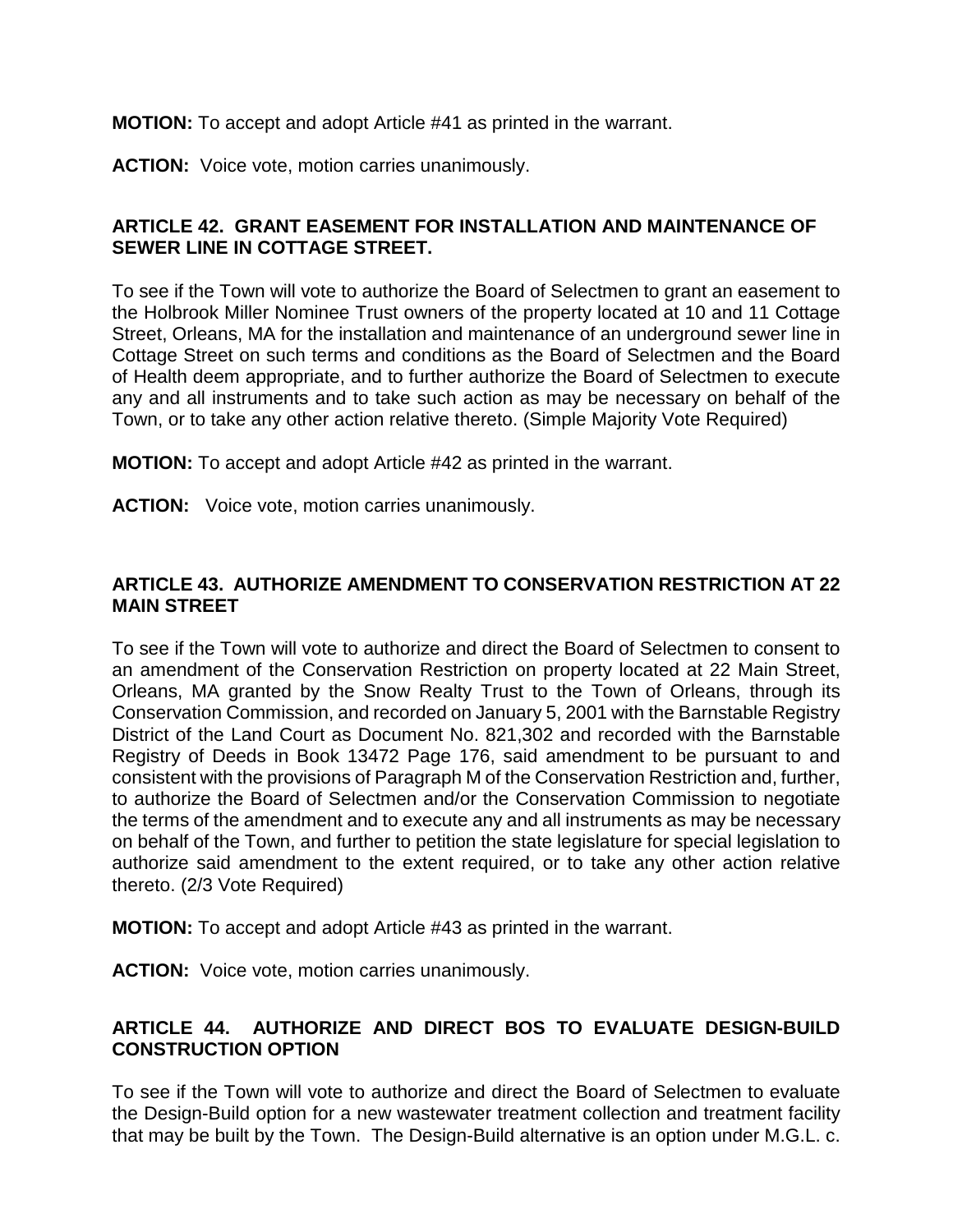149A, Sections 14-21 for public works projects costing over \$5 million that allows a Town to select and execute a single contract with a single firm to design and construct the project. This alternative approach streamlines the process and has the potential for substantial savings compared to the traditional Design then Build option that is typically used by Towns for public construction projects. As proposed, the Board of Selectmen will evaluate the Design-Build option and the potential costs/benefits to the Town and report their findings to the Town Meeting in May 2017, or to take any other action relative thereto. (Simple Majority Vote Required)

**MOTION:** To accept and adopt Article #44 as printed in the warrant.

**ACTION:** Voice vote, motion carries unanimously.

## **ARTICLE 45. CREATE AND FUND INDEPENDENT TOWN REVENUE COMMITTEE**

To see if the Town will vote to raise and appropriate, borrow and/or transfer from available funds the sum of Twenty Five Thousand and 00/100 Dollars (\$25,000.00) for the purpose of funding the activities of an *ad hoc* Revenue Committee, which committee shall be constituted and begin its activities no later than July 1, 2016, and shall be composed of five (5) Town residents or taxpayers (who are not then serving on either the Board of Selectmen or the Finance Committee) to be appointed by the Moderator, which shall meet on a regular basis for the purpose of making a report and recommendations to the Board of Selectmen and the Finance Committee no later than February 28, 2017 of potential sources of non-property-tax revenue that the Town may be able to raise, so that the Selectmen may make a decision on which sources of such potential revenue to pursue. The Committee shall invite the appointment as liaisons to attend its meetings and to report back to their respective organizations, individuals from the following Town bodies: the Board of Selectmen; the Department of Finance; the Finance Committee; the Planning Department; and the Planning Board. Upon delivery of its report to the Selectmen and the Finance Committee, the Revenue Committee shall be dissolved, or to take any other action relative thereto. (Simple Majority Vote required)

### **MOTION:**

To accept and adopt Article #45 and that the sum of Twenty Five Thousand and 00/100 Dollars (\$25,000.00) be raised and appropriated for this purpose.

**ACTION:** Voice vote, motion carries unanimously.

### **ARTICLE 46. FUND PURCHASE OF ELLICOT 370 DREDGE OR EQUIVALENT - BY PETITION**

To see if the Town will vote to raise and appropriate, borrow and/or transfer from available funds the sum of Nine Hundred Five Thousand and 00/100 Dollars (\$905,000.00) for the purpose of purchasing an Ellicott 370 Dredge, or equivalent, for the Harbormaster's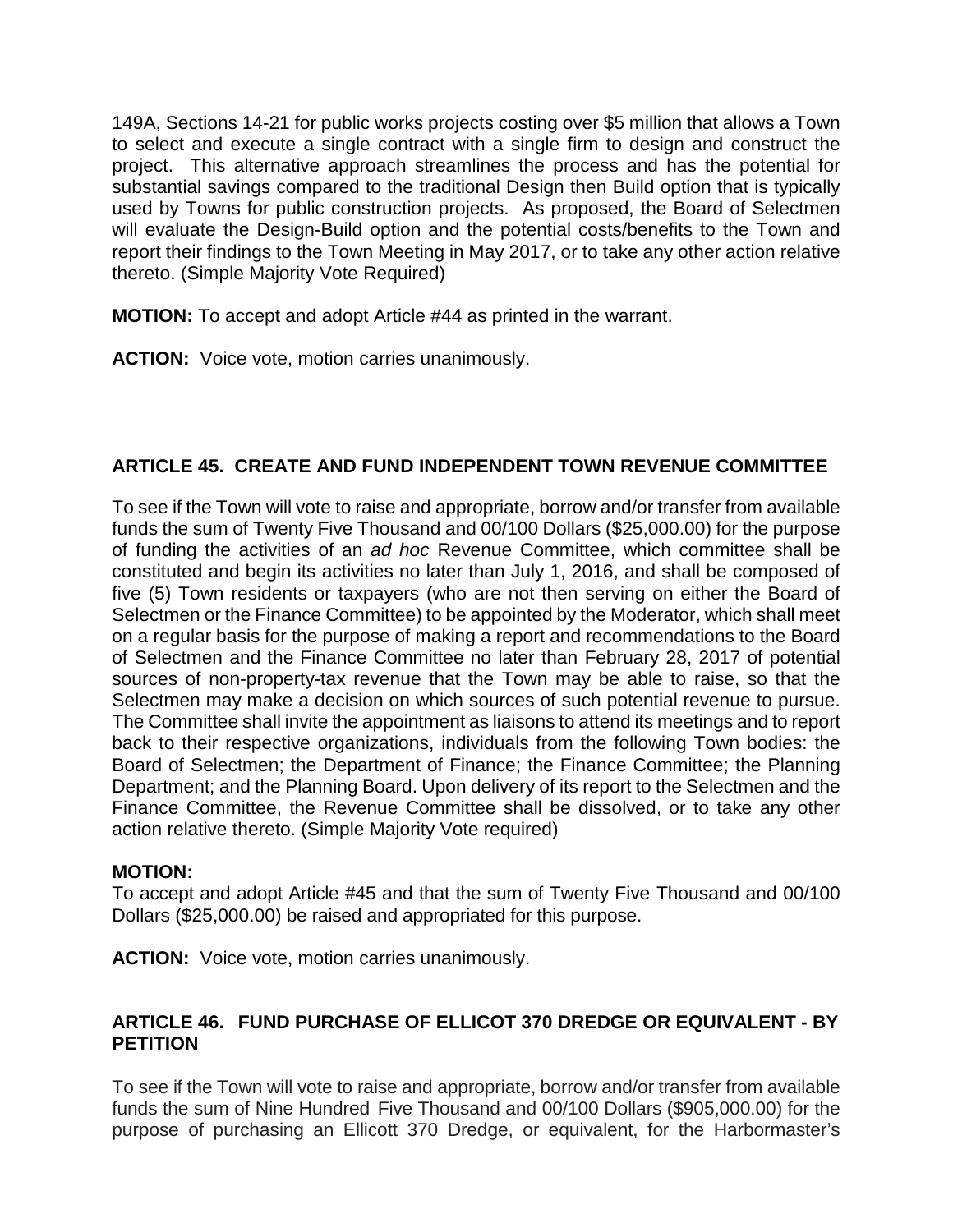Department, including all expenses incidental and related thereto; provided however that such vote shall not take effect until the Town votes to exempt from the limitations of total taxes imposed by Massachusetts General Law Chapter 59 § 21C (Proposition 2  $\frac{1}{2}$ ) amounts required to pay the principal and interest of the borrowing approved by such vote, or to take any other action relative thereto. (3/4 Vote Required)

**MOTION:** To accept and adopt Article #46 as printed in the warrant and that the sum of Nine Hundred Five Thousand and 00/100 Dollars (\$905,000.00), be appropriated for this purpose and for costs incidental and related thereto, and that the Treasurer, with approval of the Board of Selectmen, is authorized to borrow the sum of Nine Hundred Five Thousand and 00/100 Dollars (\$905,000.00), pursuant to Massachusetts General Laws, Chapter 44 Sec. 7 and 8, or any other enabling authority, and to issue bonds or notes of the Town therefor, provided however that this vote shall not take effect until the Town votes to exempt from the limitations on total taxes imposed by the Massachusetts General Laws Chapter 59, Section 21C (Proposition 2 ½ so called) the amounts required to pay the principal and interest on the borrowing approved by such vote.

**ACTION:** Standing vote, YES = 53, NO = 134, motion fails to attain the necessary 3/4 majority.

## **ARTICLE 47. FUND RE-EXAMINATION OF OAK RIDGE ARCHAEOLOGICAL SITE ON NAMSKAKET CREEK – BY PETITION**

To see if the Town will vote to raise and appropriate, borrow, and/or transfer from available funds the sum of Twenty Five Thousand and 00/100 (\$25,000) for the purpose of conducting a "re-examination" of the Oak Ridge Archaeological Site located on upper Namskaket Creek by reviewing the Final Report published in 1984 by Leonard Loparto the project archaeologist—concerning his research and fieldwork of this Transitional Late Archaic tool-making workshop location. He reported that "significant cultural materials were found." Mr. Loparto recommended that "a data recovery plan for the Oak Ridge site should include historical, environmental and archaeological research for the site and surrounding area." Mr. Loparto called for a "determination of eligibility: of the Oak Ridge Site for recognition by the National and State Registers of Historic Places."

This research has never been conducted. Town elders owe a duty of stewardship to the Nauset culture to undertake a peer review of Mr. Loparto's research work and to conduct a field survey to update town residents as to the present conditions found at the site. Artifacts found during the preliminary 1984 "dig" are held locally under the jurisdiction of the Massachusetts Historical Commission.

Support this citizen petition calling for "re-examination" of the Oak Ridge Site before the demolition of the Tri-Town Septage Treatment Plant and reclamation in this area of critical archaeological significance in town history.

Provided however, that such vote shall not take effect until the Town votes to exempt from the limitations of total taxes imposed by the Massachusetts General Law Chapter 59, Section 21C (Proposition 2 ½) amounts required to pay the principal and interest of